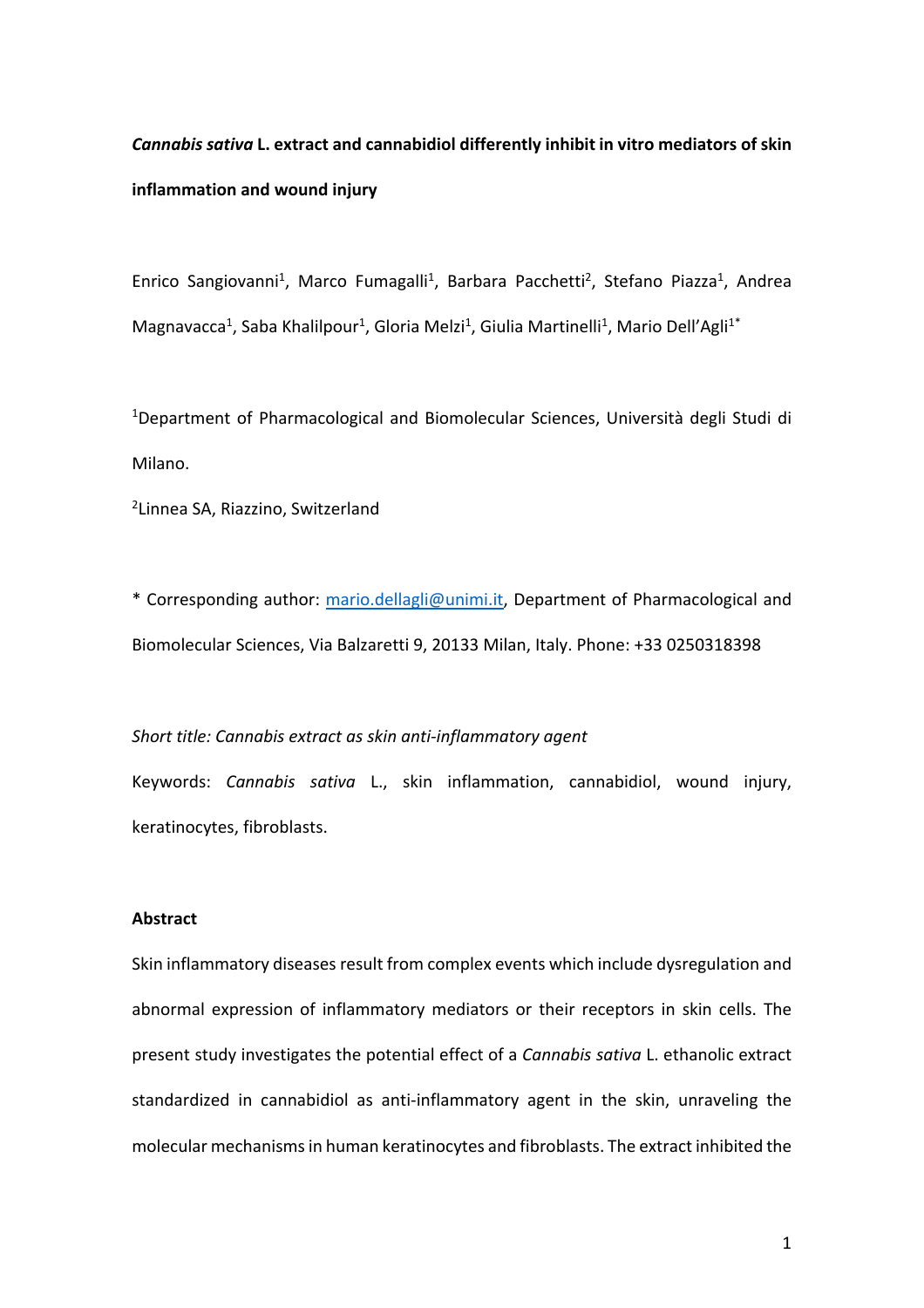release of mediators of inflammation involved in wound healing and inflammatory processes occurring in the skin. The mode of action involved impairment of the NF-kB pathway since the extract counteracted the TNF $\alpha$ -induced NF- $\kappa$ B driven transcription in both skin cell lines. *Cannabis* extract and cannabidiol differently inhibited the release of IL-8, MMP-9 and VEGF, which are all mediators whose genes are dependent by NF-kB. The effect of cannabidiol on the NF-kB pathway and MMP-9 release paralleled the effect of the extract thus making this cannabinoid the major contributor to the effect observed; however, down-regulation of genes involved in wound healing and skin inflammation was not strictly associated to the presence of cannabidiol, suggesting that other unknown compounds occurring in the extract may exert anti-inflammatory effects. Our findings provide new insights into the potential effect of *Cannabis* extracts against inflammation-based skin diseases.

#### **Introduction**

The skin represents a continuously self-renewing organ managing the relationships between the human body and the environment and actively participating in the host defense. The skin responds to a variety of extrinsic and intrinsic physical stimuli that modify the chemical and biological properties of skin through activation of specific pathways. Skin epidermis and dermis show different cellular and extracellular compositions; the epidermis is mainly constituted of keratinocytes which represent the 95% of the epidermal cells. Keratinocytes resist the external insults and damages to the skin, and cooperate to maintain the structural and barrier function of the epidermis; moreover, their role in the initiation and perpetuation of skin inflammatory and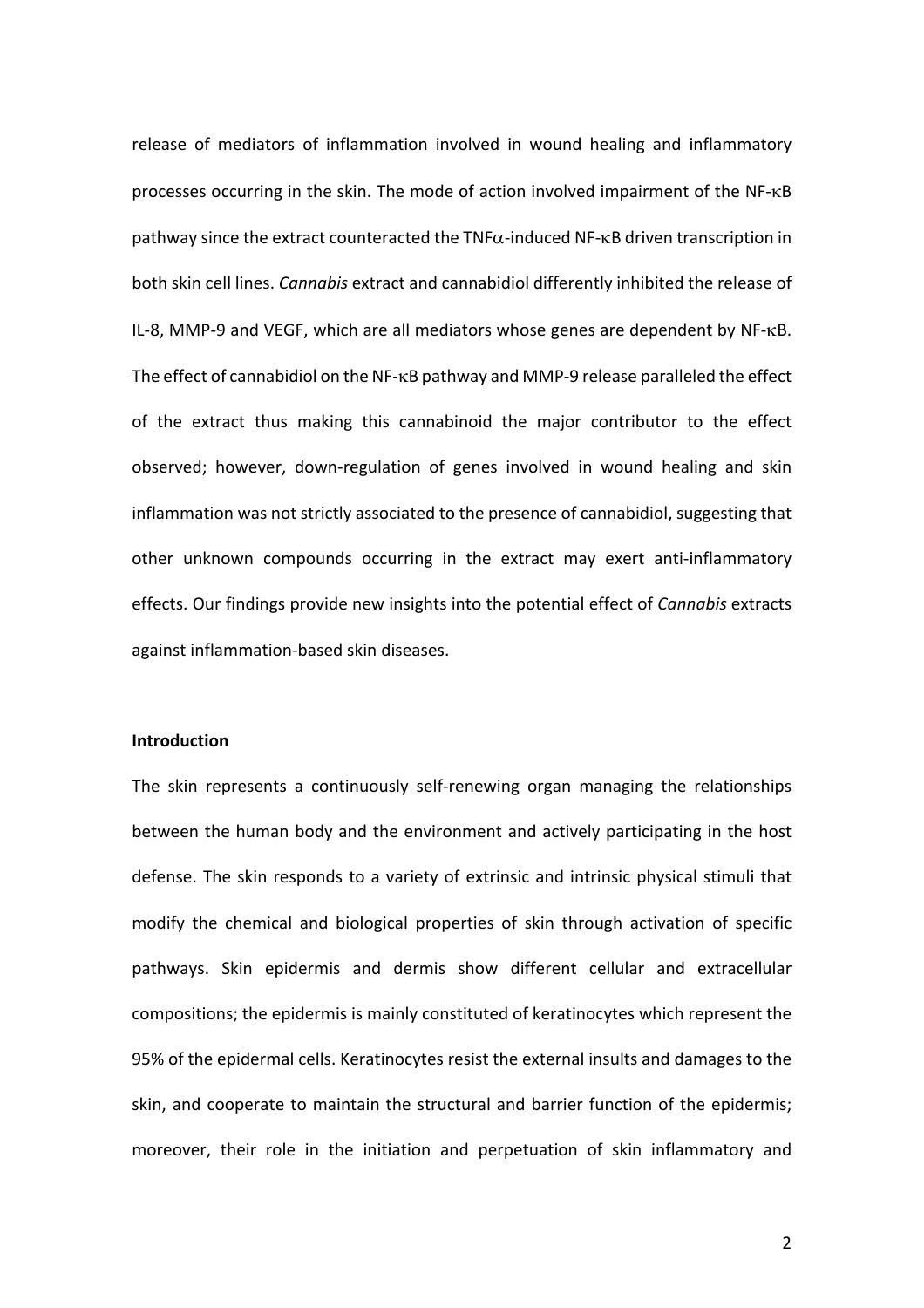immunological responses is also well recognized (Baroni et al., 2012) (Hanel, Cornelissen, Luscher, & Baron, 2013).

The dermis contains the majority of the extracellular matrix (ECM), blood vessels, and other cells including fibroblasts which strictly interact with keratinocytes and the other skin cells and are deeply involved in wound healing (Pastar et al., 2014). Keratinocytes stimulate fibroblasts to acquire myofibroblast phenotype and to synthesize growth factors, which in turn stimulate keratinocyte proliferation, differentiation, and migration. Keratinocyte function is regulated by a variety of growth factors, cytokines, and chemokines and release several pro-inflammatory mediators including interleukin-1 beta (IL-1 beta), IL-6, IL-8, tumor necrosis factor alpha (TNF alpha), and TGF alpha and beta, as well as vascular endothelial growth factor (VEGF), a potent mitogen for endothelial cells, playing a central role in angiogenesis and psoriasis (Marina, Roman, Constantin, Mihu, & Tataru, 2015) (Micali, Lacarrubba, Musumeci, Massimino, & Nasca, 2010) (Hanel et al., 2013).

Skin inflammatory diseases, such as dermatitis and psoriasis, result from complex events which include dysregulation and abnormal expression of inflammatory mediators or their receptors in keratinocytes (Gjersvik, 2018). IL-8 is involved in neutrophil recruitment and VEGF regulates the angiogenesis process, while MMP9 contributes to the degradation of extracellular matrix. These pro-inflammatory mediators are regulated by different transcription factors, including NF-κB, which plays key role in inflammatory skin diseases including psoriasis (Goldminz, Au, Kim, Gottlieb, & Lizzul, 2013). The downregulation of keratinocytes inflammatory markers and the inhibition of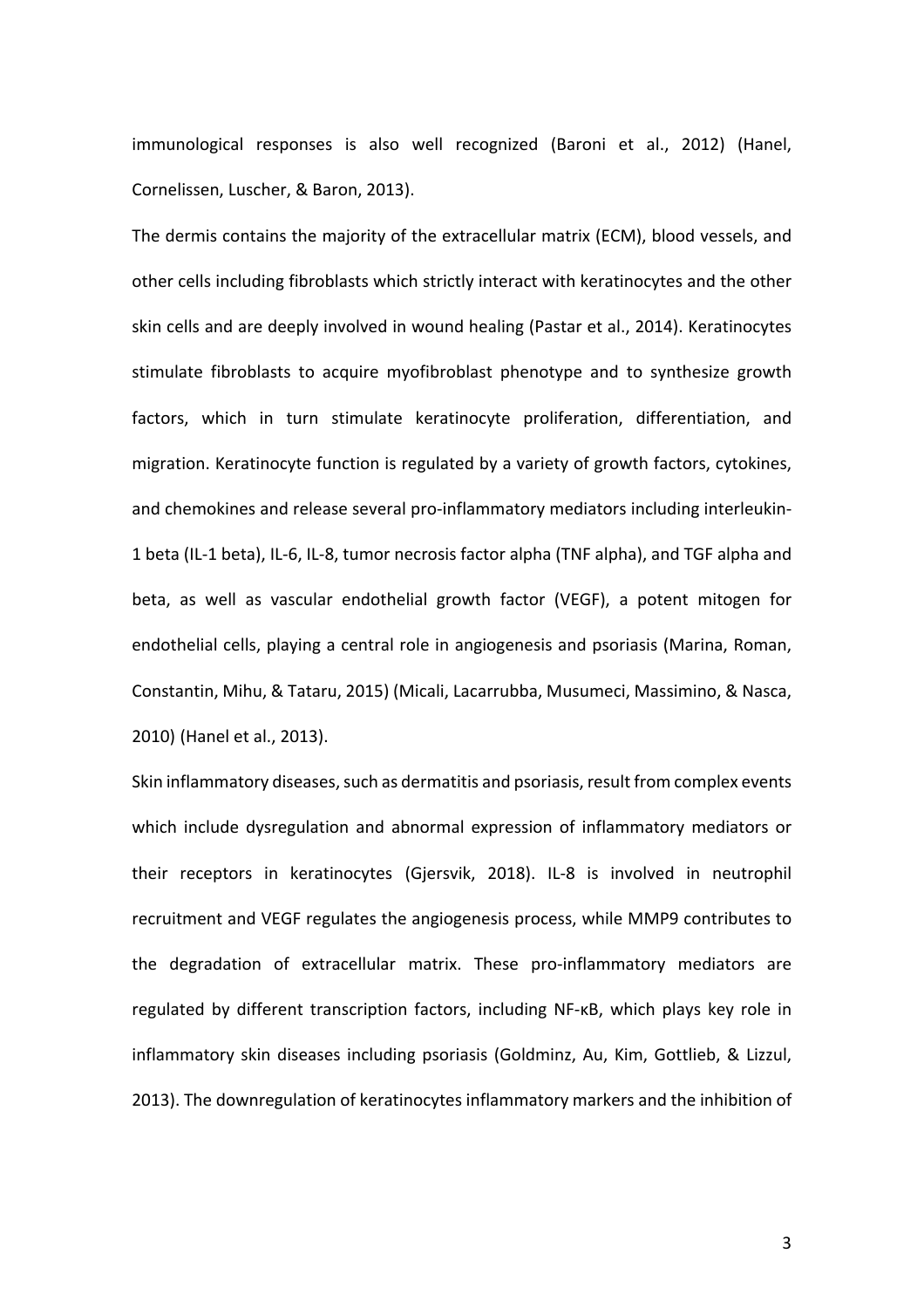their interaction with immune cells may be an effective target in the treatment of skin inflammatory diseases.

*Cannabis sativa* L. (hemp) is an annual herbaceous plant belonging to the Cannabaceae Family. The flowered tops contain the highest concentration of cannabinoids which include delta-9 tetrahydrocannabinol (Δ9-THC) and cannabidiol (CBD), a cannabinoid without psychotropic activity. CBD is the second major cannabinoid occurring in *Cannabis sativa*; chemistry and pharmacology of CBD, as well as the molecular targets, including CB receptors and other components of the endocannabinoid system have extensively been reviewed (Mechoulam & Hanus, 2002) (Mechoulam, Parker, & Gallily, 2002) (Mechoulam, Peters, Murillo-Rodriguez, & Hanus, 2007) (Kogan & Mechoulam, 2007) (Ujvary & Hanus, 2016) (Izzo, Borrelli, Capasso, Di Marzo, & Mechoulam, 2009). Moreover, *Cannabis* extracts and pure compounds show anti-inflammatory effects in a variety of districts (Pagano et al., 2016) (Borrelli et al., 2013) (Izzo et al., 2012) (Burstein, 2015).

Few studies demonstrated the anti-inflammatory activity of CBD in animal models of skin inflammation (Lodzki et al., 2003) (Tubaro et al., 2010). However, the molecular mechanisms underlying the anti-inflammatory effect observed *in vivo*, in addition to the modulation of genes involved in skin inflammatory processes or wound healing have not been reported so far.

The aim of the present study was to investigate the potential effect of a *Cannabis sativa* L. ethanolic extract (CSE) standardized in CBD as anti-inflammatory agent in the skin, unraveling the molecular mechanisms in human keratinocytes and fibroblasts. HaCaT cells have been used as a reliable in vitro model, with respect to normal keratinocytes,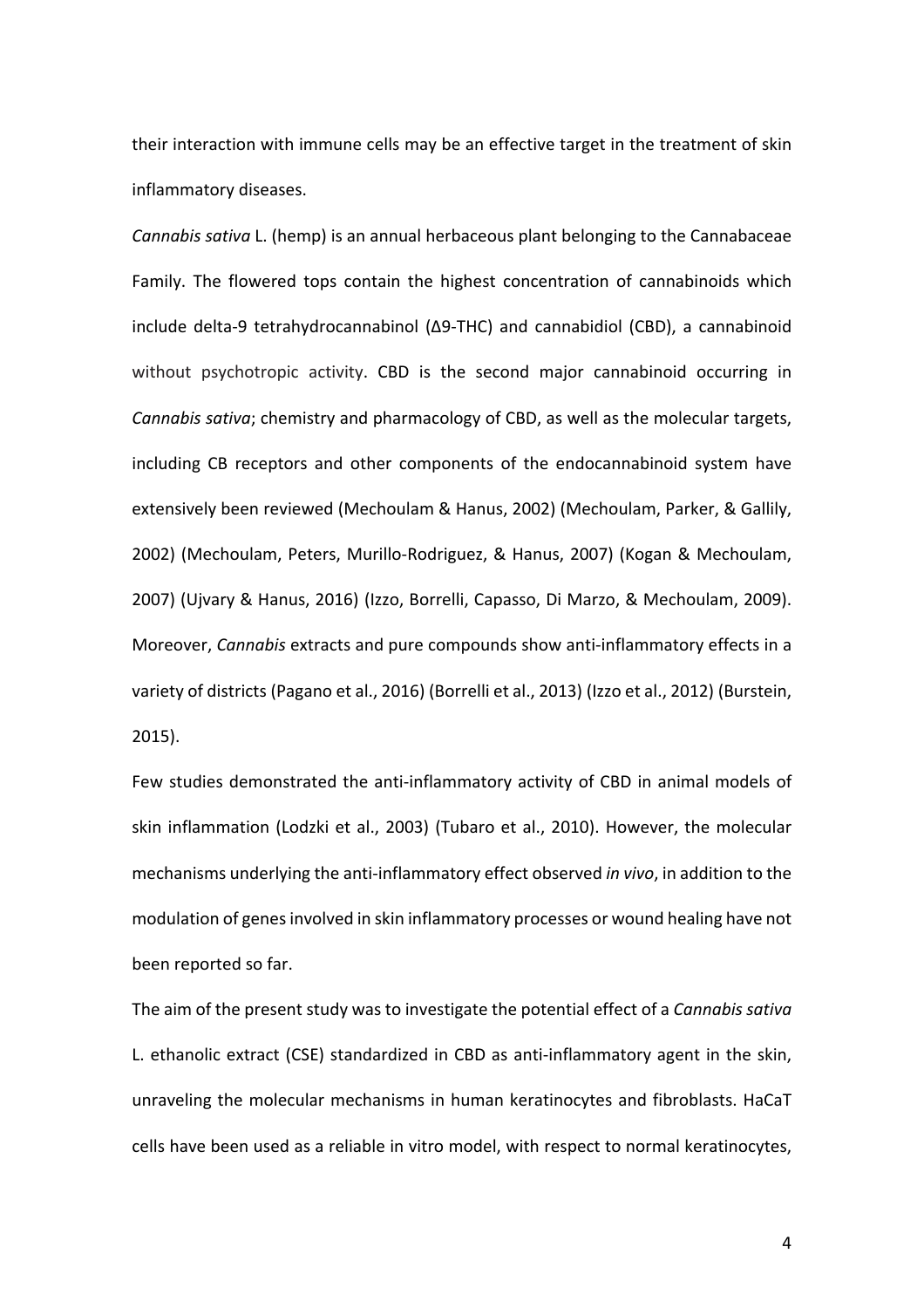to test the anti-inflammatory activity, according to Colombo I. et al. (Colombo et al., 2017).

#### **Materials and Methods**

### **Plant material and CBD isolation**

CSE is a standardized commercial extract prepared from *Cannabis sativa* L. flowers ("flos" or inflorescence) by solvent extraction with ethanol, followed by prolonged decarboxylation to transform cannabinoids acidic form in the neutral form. Then, ethanol is removed and substituted by purified natural oil, such as medium chain triglycerides (MCT).

CBD (99.5% HPLC purity) was isolated and purified by *Cannabis sativa* L. flowers using ethanol; material was subjected to prolonged decarboxylation to allow conversion of the acidic form (CBDA) to CBD. The procedure requires refining steps by liquid/liquid and liquid/solid purification with final crystallization in an aliphatic hydrocarbon.

### **Cell Culture**

HaCaT cells, spontaneously immortalized human keratinocyte line (Boukamp et al., 1988), were kindly provided by Cell Line Service GmbH (Eppelheim, Germany), while normal human dermal fibroblasts (HDF) were provided by ECACC (Porton Down, UK). Cells were grown in DMEM (Gibco, Life Technologies, Monza, Italy) supplemented with 10% heat-inactivated fetal bovine serum (Euroclone S.p.A., Milan, Italy), L-glutamine (2 mM) (Gibco, Life Technologies, Monza, Italy), penicillin (100 U⁄mL) and streptomycin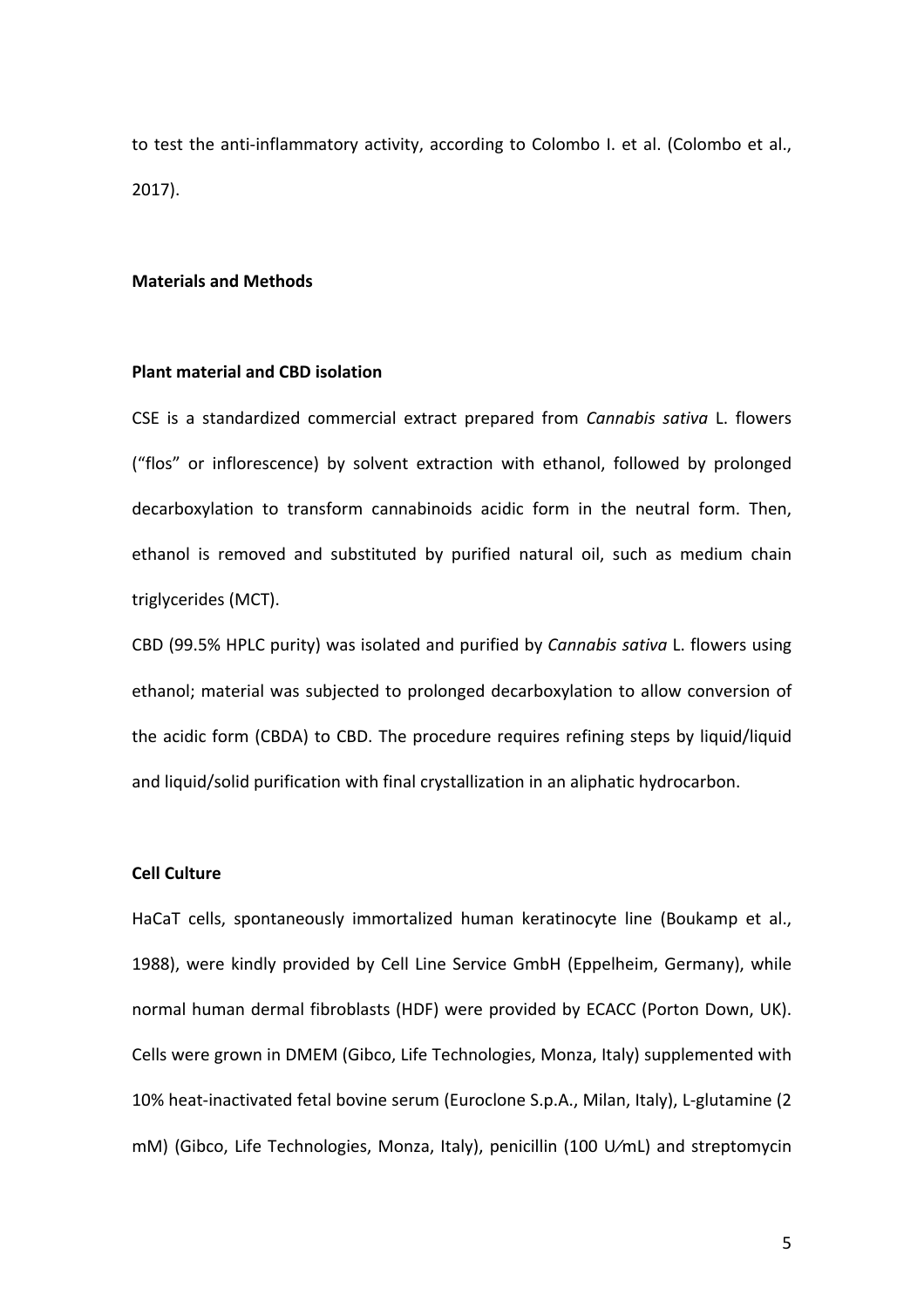(100 mg⁄mL) (Gibco, Life Technologies, Monza, Italy), at 37°C in humidified atmosphere containing 5% CO<sub>2</sub>.

Every four days, at 80-90% of confluence, cells were detached from the 75 cm<sup>2</sup> flask (Euroclone S.p.A., Milan, Italy) using tripsin-EDTA 0.25% (Gibco, Life Technologies, Monza, Italy), counted and replaced in a new flask, at the density of  $1.5 \times 10^6$  cells/flask, to allow the cell line growth. The remaining cells were seeded in 24-well plates (DB  $Falcon<sup>TM</sup>$  for the biological tests.

#### **Cell treatment**

After 72 hours of growth, HaCaT cells (CLS Cell Lines Service, GmbH, Eppelheim, Germany) and Human Dermal Fibroblasts (HDF, ATCC PCS-201-012TM) were treated with CSE or CBD and TNF $\alpha$  (10 ng/mL) using DMEM medium (Gibco, Life Technologies, Monza, Italy) supplemented with L-glutamine (2 mM) (Gibco, Life Technologies, Monza, Italy), penicillin (100 U⁄mL) and streptomycin (100 mg⁄mL) (Gibco, Life Technologies, Monza, Italy). On the basis of the parameter evaluated, cells were subjected to treatment with the extract or individual compound and the pro-inflammatory stimulus for 6 (IL-8 release, NF-κB driven transcription and mRNA levels) or 24 hours (VEGF and MMP-9 release). UVB assays were performed following 1-hour treatment with the extract or CBD. At the end of the treatment, medium or cell lysates were collected and stored at -20°C till the biological assay.

#### **Cytotoxicity assay**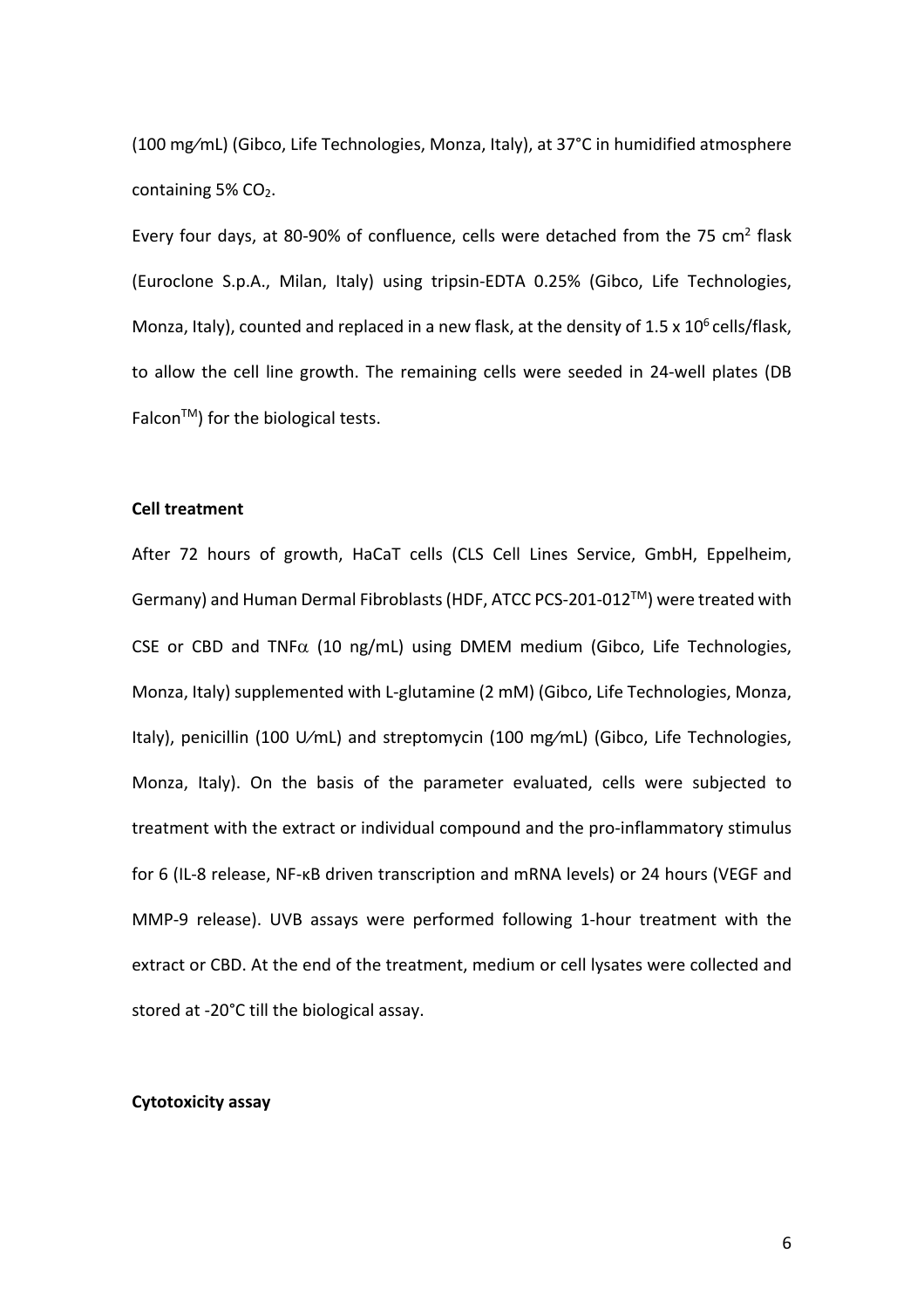The integrity of the morphology before and after treatment was assessed by light microscope inspection. The cytotoxicity of CSE and CBD was evaluated, in HaCaT and HDF cells, by the 3,4,5-dimethylthiazol-2-yl-2-5-diphenyltetrazolium bromide (MTT) method (Sigma-Aldrich, Milan, Italy) (Denizot & Lang, 1986). This method evaluates cell viability by measuring the activity of the mitochondrial succinate dehydrogenase.

The influence of CSE and CBD on cell viability was tested after 6 and 24-hours treatment in both cell lines. At the end of the treatment, the culture medium was removed from each well and 200 µL of MTT solution was added for 30-40 minutes till the development of a violet color (formazan). 200 µL of a solution made by isopropanol:DMSO 90:10 was added in each well to extract formazan from the cells. The absorbance was read through spectroscopy at 570 nm (Envision, PerkinElmer, United States).

The extract and CBD did not show cytotoxic effects at the concentrations tested. CSE was assessed in the range  $1 - 50 \mu g/mL$  in both HaCaT and HDF cells whereas CBD was evaluated in the range  $0.05 - 5 \mu M$  in HaCaT cells and  $0.1 - 2.5 \mu M$  in HDF cells.

#### **Measurement of IL-8, VEGF and MMP-9 release**

In order to measure IL-8, VEGF and MMP-9 release, HaCaT and HDF cells were seeded in 24-well plates (DB Falcon™) (60000 cells/well) for 72 hours. Then, cells were treated with CSE or CBD and the stimulus TNF $\alpha$  (10 ng/mL) for 6 or 24 hours. At the end of the treatment the culture medium was collected from each well and stored at -20°C till the biological test. IL-8 release was evaluated after 6 hours treatment whereas VEGF and MMP-9 release were analyzed after 24 hours treatment by an ELISA kit.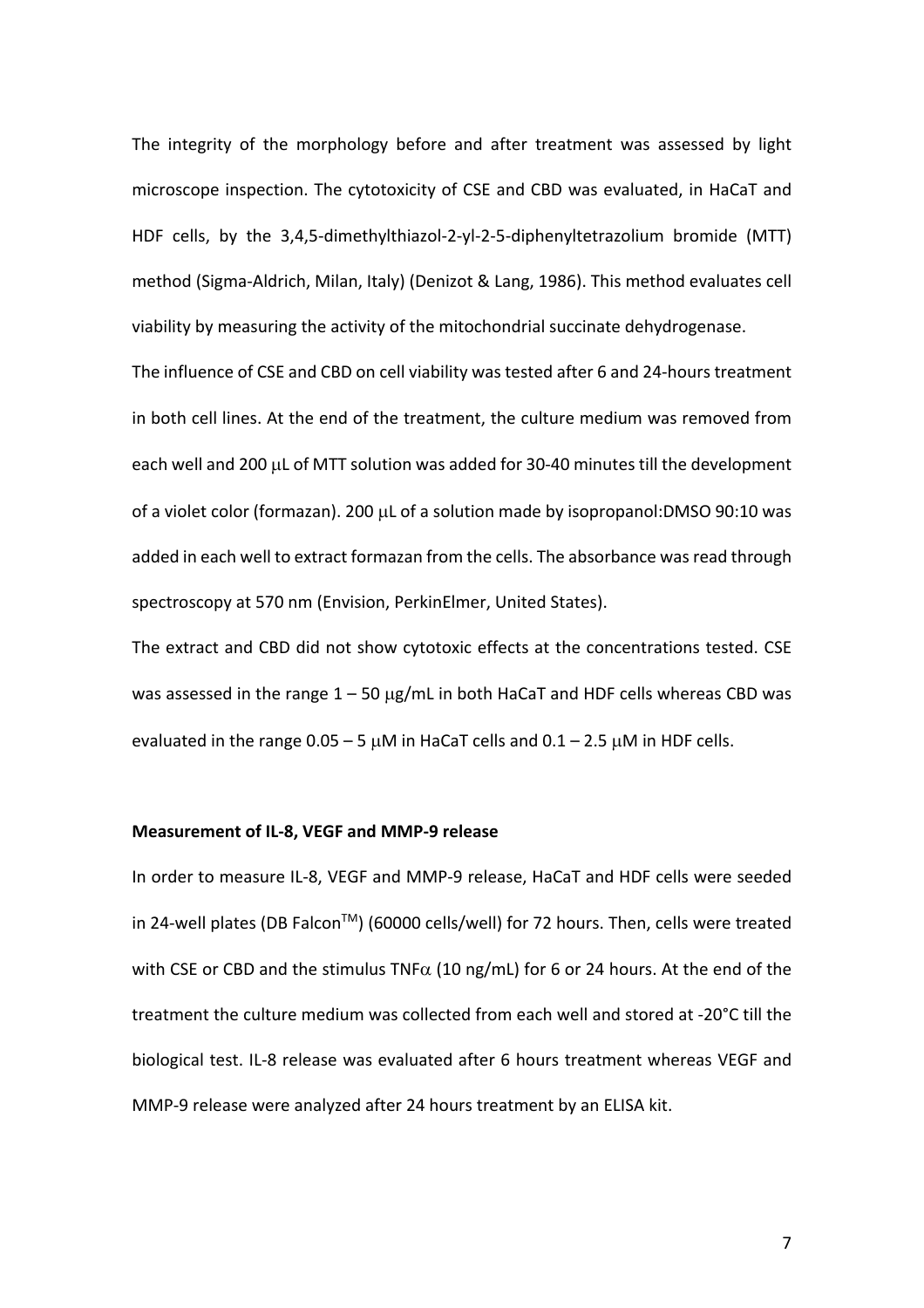Human IL-8 and VEGF ELISA kits were provided by PeproTech (London, UK), corning 96 well EIA/RIA plates from Sigma-Aldrich (Milan, Italy) were coated with the corresponding antibody contained in the kit, overnight at room temperature; while Human MMP-9 ELISA kit, containing a pre-coated 96-well plate, was provided by RayBiotech (Norcross, United States).

The amount of IL-8, VEGF and MMP-9 in the samples was detected by measuring the absorbance produced by the colorimetric reaction between horseradish peroxidase enzyme and 3,3',5,5'-tetramethylbenzidine substrate (Sigma-Aldrich, St. Louis, MO, USA). Signal was read using a spectrophotometer (Victor X3, PerkinElmer, United States) at 450 nm 0.1 s. IL-8, VEGF and MMP-9 were quantified through standard curve supplied in the ELISA kit (8 – 1000 pg/mL for IL-8, 16 – 1000 pg/mL for VEGF, 10 – 6000 pg/mL for MMP-9). The results are expressed as mean ± s.d. of at least three experiments. EGCG (20  $\mu$ M), Resveratrol (50  $\mu$ M) and quercetin (10  $\mu$ M) were used as reference inhibitors of VEGF, MMP-9 and IL-8 release, respectively.

#### **NF-κB driven transcription**

HaCaT and HDF cells were seeded in 24-well plates (DB Falcon™) at the density of 60000 cells/well for 72 hours. Following, the cells were transiently transfected, by lipofectamine method, with a reporter plasmid containing luciferase gene under control of a promoter characterized by the presence of three responsive elements κB (NF-κB-LUC 250 ng/well). The plasmid NF-κB-LUC was a gift of Dr. N. Marx (Department of Internal Medicine-Cardiology, University of Ulm, Ulm, Germany). After overnight incubation, the cells were treated with CSE or CBD and TNF $\alpha$  10 ng/mL for 6 hours.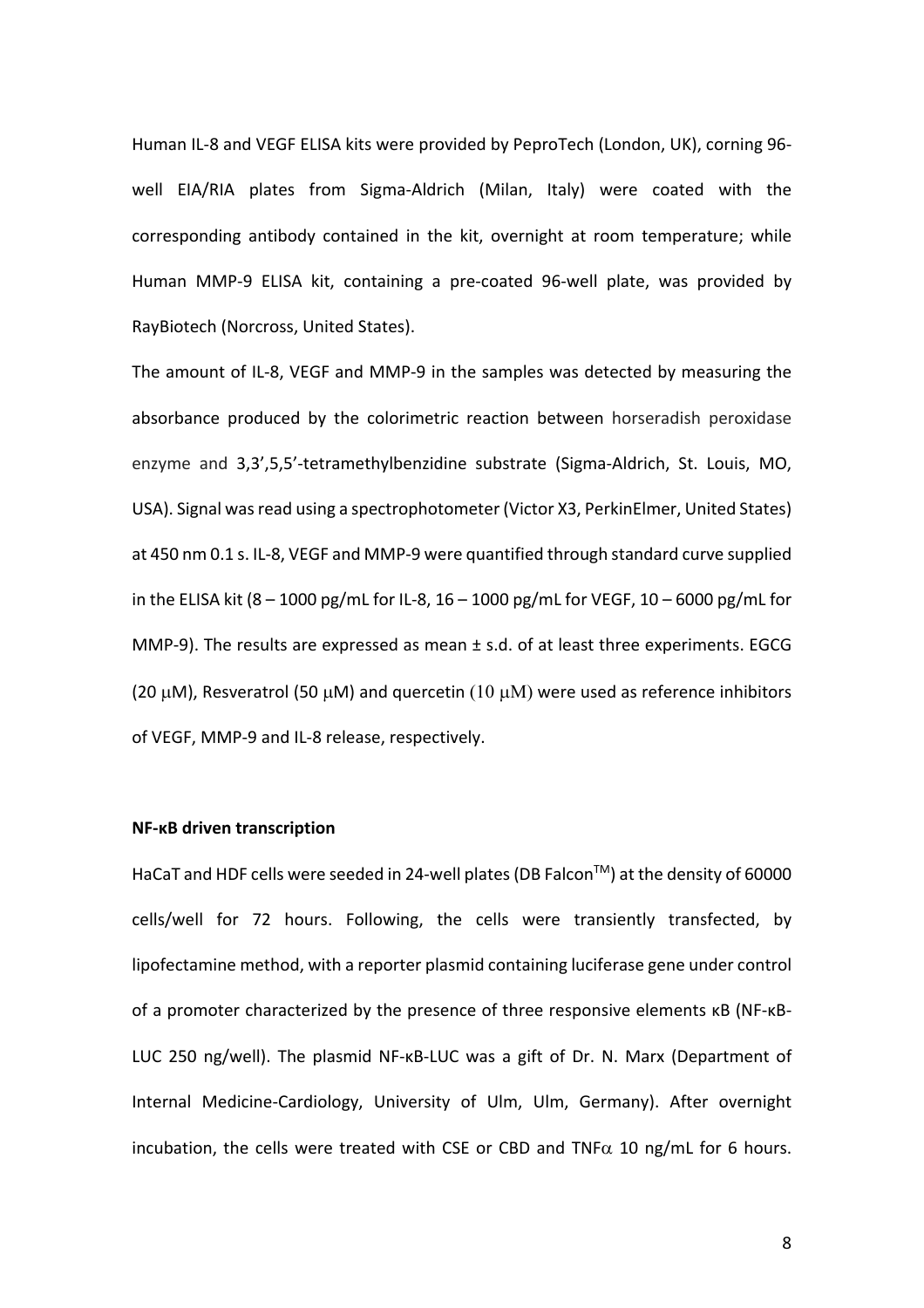Luciferase produced into the cells was assessed using Britelite™ Plus reagent (PerkinElmer, Walthman, MA, USA) according to the manufacturer's instructions. The luminescence derived from the reaction between luciferase and luciferin was read through a spectrophotometer (Victor X3, PerkinElmer, United States). The results are expressed as mean  $\pm$  s.d. of at least three experiments. EGCG (20  $\mu$ M) was used as reference compound.

#### **UVB irradiation system**

UVB-induced NF-kB nuclear translocation was measured following exposure of HaCaT cells to UVB (40 mJ/cm<sup>2</sup>) light source (Triwood 31/36, W36, V230, Helios Italquartz, Milano, Italy) on ice and treated for 1 hour with increasing concentrations of CSE (1-25 µg/ml) or CBD (0.1-2.5 µM). Radiation time (about 50 seconds) was adjusted for each experimental day, measuring energy emission by LP 471 UVB probe (Delta OHM, Padova, Italy). After irradiation, fresh serum-free medium was immediately added. Nrf-2 nuclear translocation was measured following cell pre-treatment with CSE (25 µg/ml) or CBD (4 µM) for 1 hour; then cells were irradiated as above described and maintained in cell free-medium for three hours before assay.

#### **Nrf-2 and NF-κB nuclear translocation assays**

To assess the effect of the extract and individual compounds on the Nrf-2 nuclear translocation, HaCaT cells were plated at the density of 1.5 x  $10^6$  cells/mL in 100 mm Petri dishes. After 48 h, cells were treated for 1 hour with extract/compound under study, then exposed to UVB irradiation (40 mJ/cm<sup>2</sup>). After 3 hours, nuclear extracts were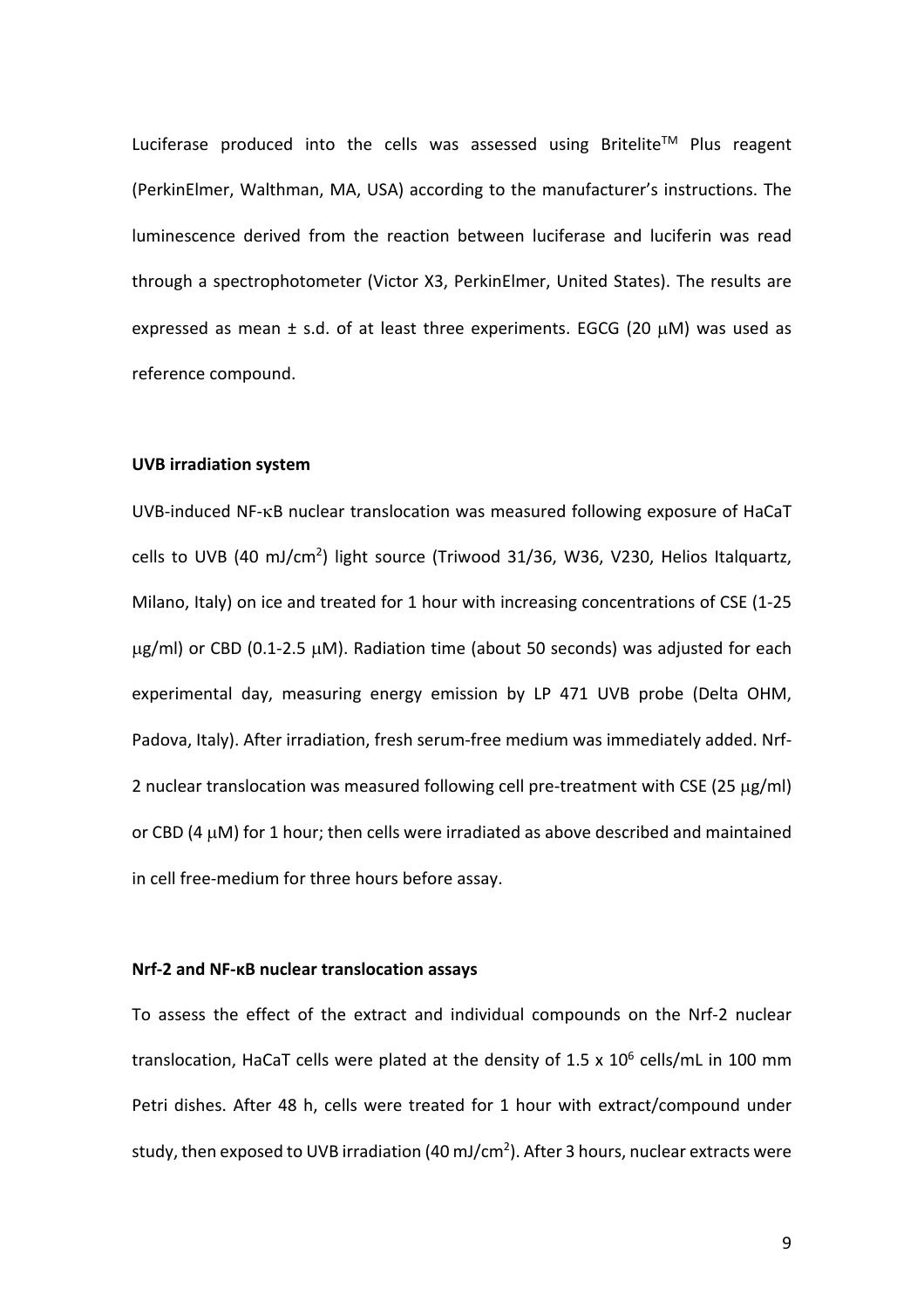obtained and stored at −80 °C until assayed. The same amount of total nuclear proteins (80 µg/well), measured by the method of Bradford (Bio-Rad), was used to assess the nuclear translocation using the Nrf-2 transcription factor assay kit (cod. 600590, Cayman) followed by spectroscopy at 450 nm, 0.1 s (VictorX3, Perkin Elmer, Walthman MA, USA).

To assess the effect of the CSE and CBD on the NF-κB (p65) nuclear translocation, cells were plated in 24-well plates at the density of 60000 cells/well for 72 hours; then, cells were exposed to UVB irradiation (40 mJ/cm<sup>2</sup>) and treated for 1 h with the extract or the pure compound. The same amount of total nuclear proteins (10 µg/well), measured by the method of Bradford (Bio-Rad), was used to assess the NF-κB nuclear translocation using the NF-κB (p65) transcription factor assay kit (Cayman) followed by spectroscopy at 450 nm, 0.1 s (VictorX3, Perkin Elmer, Walthman MA, USA) as previously described (Fumagalli et al., 2016). EGCG (20 µM) was used as reference inhibitor of the NF-κB nuclear translocation.

#### **Gene expression**

#### *RNA extraction*

HaCaT and HDF cells were grown in 24-well plates (DB Falcon™) (60000 cells/well) for 72 hours; then, the cells were treated with the pro-inflammatory stimulus (TNF $\alpha$  10 ng/ml) and CSE (25 µg/mL) or CBD (4 µM). After 6 hours treatment, the medium was removed. The cells were lysed through the addition of the Qiazol lysis buffer (QIAGEN GmbH, Germany) according to the indications provided by the manufacturer, in order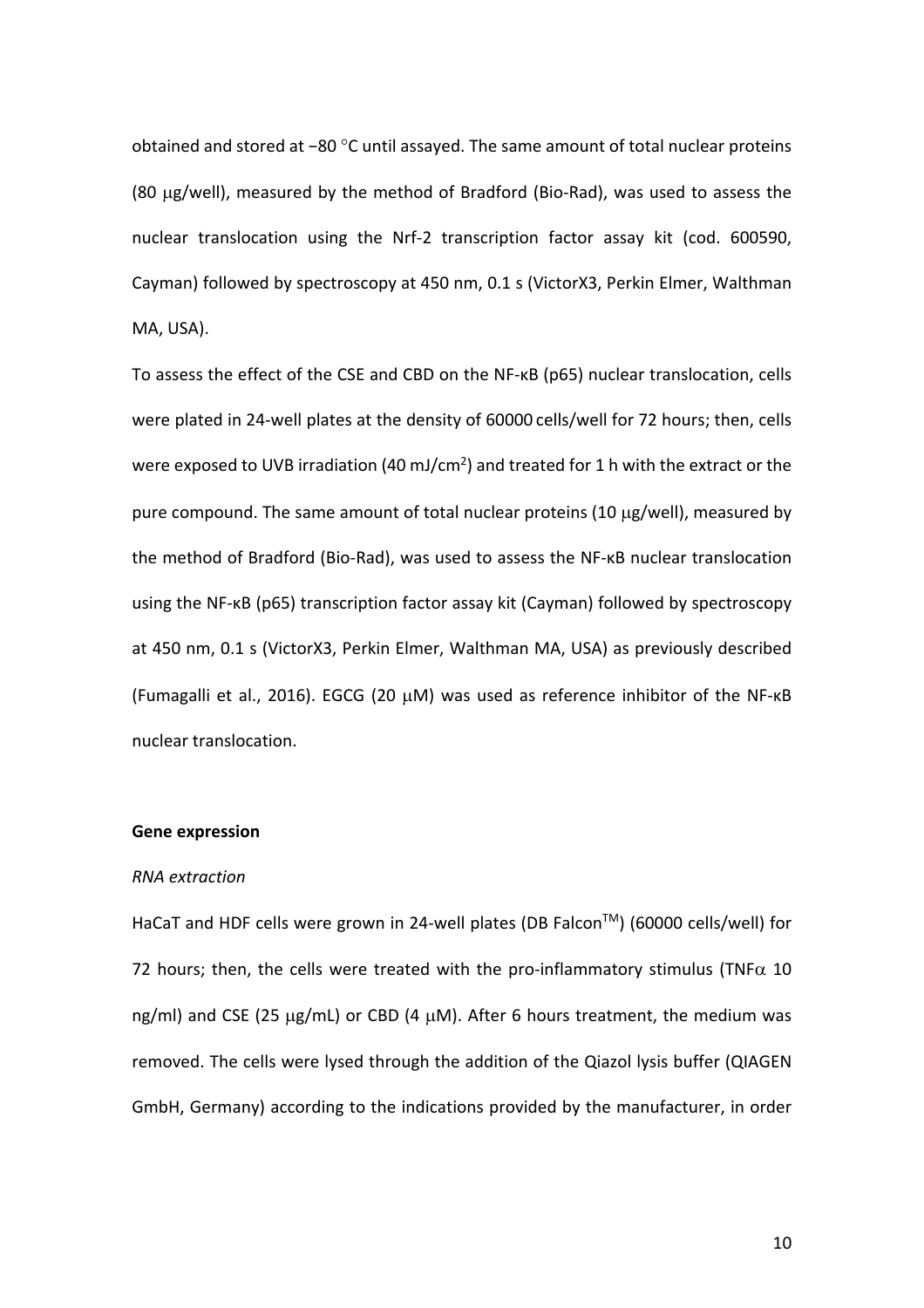to obtain cell lysis and inactivation of the endogenous RNases. The lysates were frozen at -80°C until the following RNA purification steps.

Total RNA was isolated from the cell lysates using the miRNeasy Mini Kit (QIAGEN GmbH, Germany), according to the manufacturer's protocol. A set of RNase-free DNase (QIAGEN GmbH, Germany) was used to ensure the complete elimination of genomic DNA. Total RNA was eluted in 35 μL of nuclease-free water and stored at -80°C.

The concentration of the isolated RNA was evaluated by spectrophotometry (NanoDrop ND- 1000, ThermoFisher Scientific). The purity of the samples was estimated by measuring the ratio between the optical density of the samples at 260 nm and 280 or 230.

#### *cDNA synthesis*

cDNA was synthetized, after elimination of any residual genomic DNA, using the RT<sup>2</sup> First Strand kit (QIAGEN, GmbH, Germany), according to the manufacturer's indications. 400 ng of total RNA, of each sample, were used to produce cDNA.

#### *qPCR*

The analysis of gene expression was performed using two 384-well PCR array, related to human genes involved in the inflammatory process and wound healing (RT<sup>2</sup> Profilet<sup>TM</sup> PCR array: PAHS-011ZE Human Inflammatory Cytokines and Receptors, PAHS-121Z Human Wound Healing; QIAGEN Sciences, USA). In this array, each well contained the primers for a specific target gene (in total 84 different target genes), or housekeeping gene for data normalization (5 different housekeeping genes). Moreover, the array included some controls: one control for genomic DNA contamination, three controls for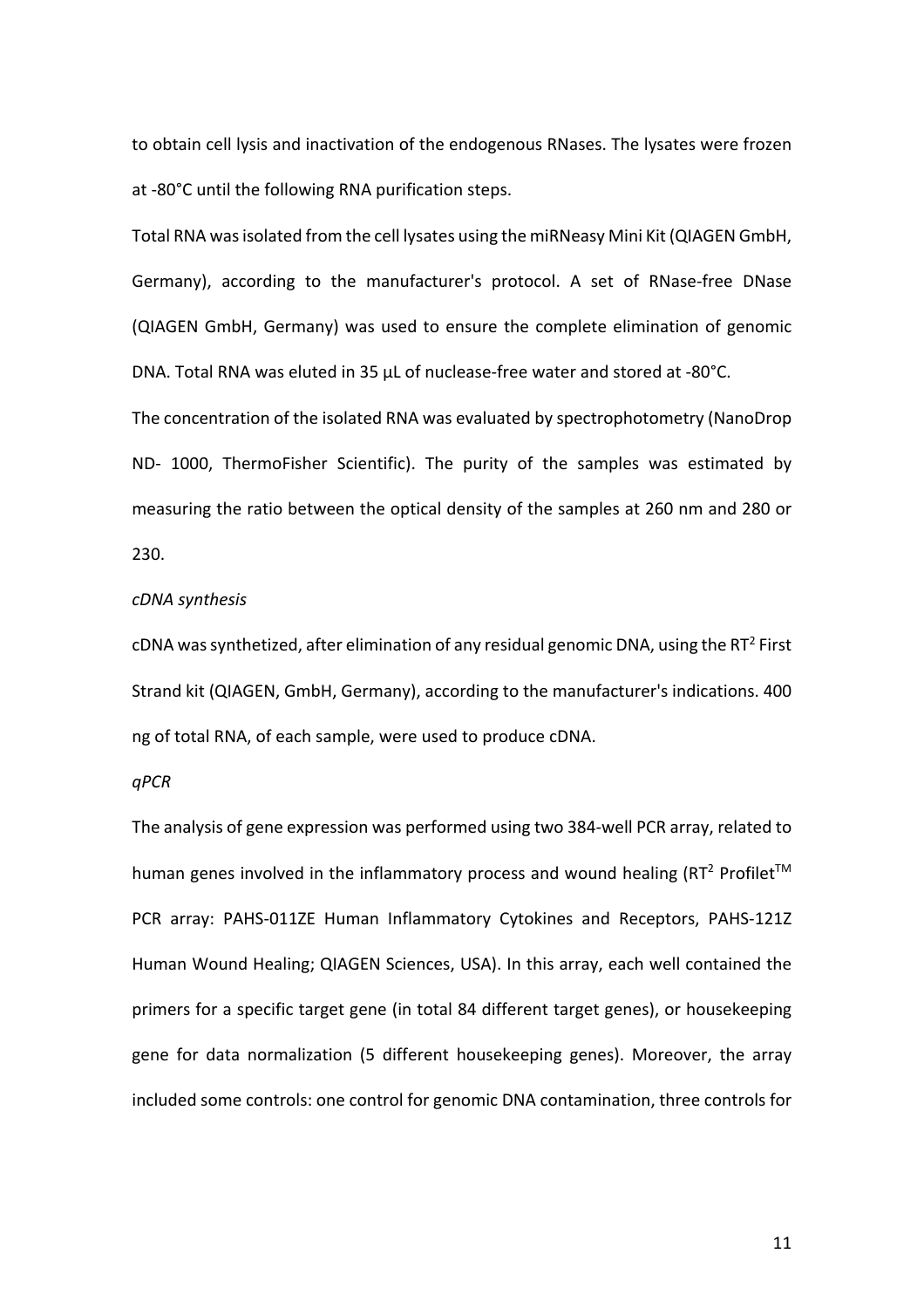the repeatability of the reverse transcription reaction and three controls for the repeatability of the PCR reaction.

A diluted aliquot of cDNA, equivalent to 400 ng total RNA, was mixed with the SYBR Green Master Mix RT<sup>2</sup> reagent (QIAGEN Sciences, USA) according to the manufacturer's instructions and loaded into the 384-well array. The real-time PCR was performed using the CFX384™ Real-Time PCR Detection System (coupled to C1000TM Thermal Cycler) (Bio-Rad Laboratories Srl, Segrate, Italy). The threshold cycle value for each gene (Ct) was automatically provided by the management software CFX Manager<sup>™</sup> (Bio-Rad), depending on the amplification curves. The baseline and the threshold values were set manually as recommended by the PCR array manual. The analysis of the data was performed using the web portal SABiosciences company (QIAGEN Sciences, USA). The  $C_t$  cut-off was set to 35. Data were normalized on the basis of housekeeping genes: hypoxanthine phosphoribosyltransferase 1 (HPRT1), beta-2-microglobulin (B2M), ribosomal protein P0 (RPLP0), beta-actin (ACTB) and glyceraldehyde-3-phosphate dehydrogenase (GAPDH). In each experiment, the housekeeping genes with a variability higher than ±1 threshold cycle among the different experimental conditions, were excluded to the analysis.

#### **Statistical analysis**

All data are expressed as mean ± s.d. of at least four experiments. Data were analyzed by unpaired one-way analysis of variance (ANOVA) followed by Bonferroni as post-hoc test. Statistical analyses were done using GraphPad Prism 6.0 software (GraphPad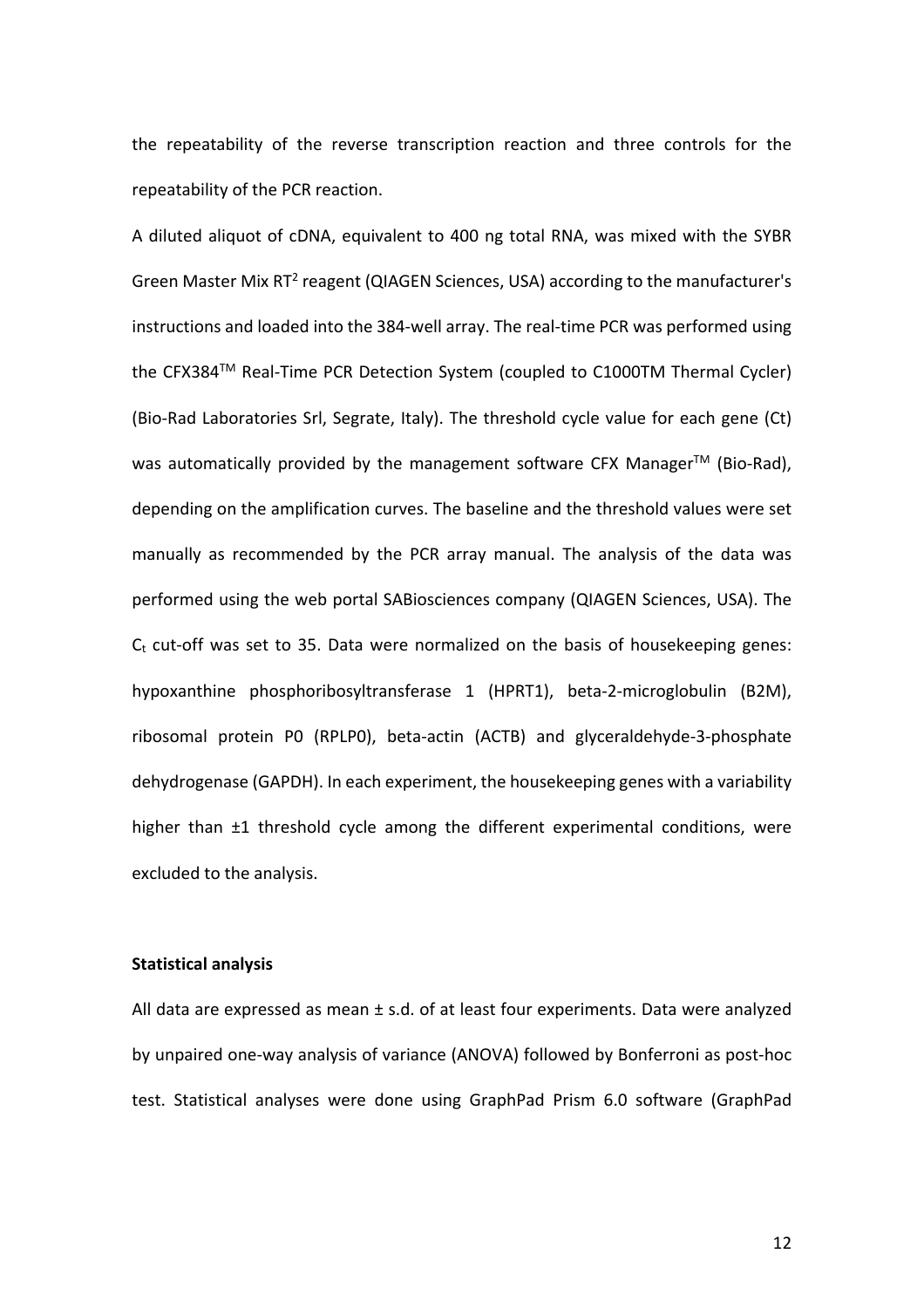Software Inc., San Diego, CA, USA). *p* < 0.05 was considered statistically significant. IC50s were calculated using GraphPad Prism 6.00 software.

#### **Results and discussion**

## **CSE inhibits TNF**a**-induced release of skin pro-inflammatory mediators in HaCaT and HDF cells**

Skin inflammatory diseases are characterized by over-expression of a multitude of proinflammatory mediators which impact on keratinocytes and fibroblasts. Among them, IL-8 is involved in neutrophil recruitment and VEGF regulates the angiogenesis process, while MMP9 contributes to the degradation of extracellular matrix. Thus, we investigated the ability of the extract to affect the release of these pro-inflammatory mediators in HaCaT and HDF cells.

In both cell models, TNF $\alpha$  highly induced IL-8 release; in HaCaT cells, CSE was able to inhibit secretion only at the highest concentration tested (50  $\mu$ g/ml, Figure 1, panel A) whereas in human dermal fibroblasts CSE showed a more pronounced inhibitory effect, with low IC<sub>50</sub> (15.13  $\mu$ g/ml, Figure 2, panel A). The effect of CSE on TNF $\alpha$ -induced MMP-9 release in HaCaT and HDF cells was significant, with inhibition starting from 10  $\mu$ g/ml  $(IC_{50}$  18.0 and 7.21, respectively), thus implying that the extract may counteract matrix degradation induced by metalloproteases in the skin dermis and epidermis (Figures 1 and 2, panels B).

VEGF plays a crucial role during the pathogenesis of psoriasis and increasing experimental data have shown the effectiveness of anti-VEGF strategy for the treatment of psoriasis. Bevacizumab is effective for psoriasis whereas the antibody G6-31, which is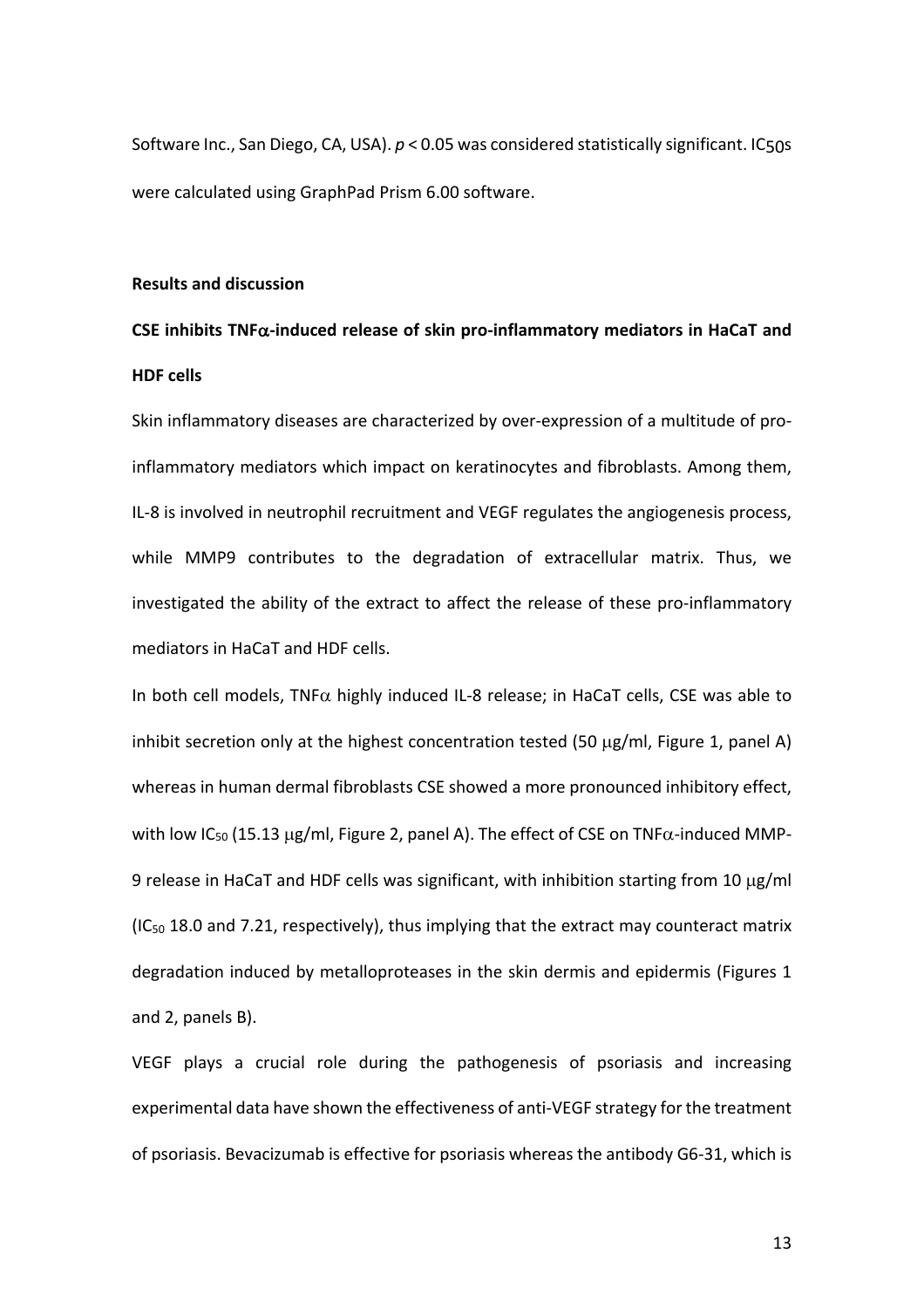potently against human and murine VEGF, demonstrated a therapeutic effect in a mouse model which had psoriasis-like skin inflammation (Schonthaler, Huggenberger, Wculek, Detmar, & Wagner, 2009). Thus, we investigated the effect of CSE in impairing TNF $\alpha$ induced VEGF in HaCaT and HDF cells. In HDF, TNF $\alpha$  did not induce VEGF whereas in HaCaT cells TNF $\alpha$  induced high release of VEGF, and the extract showed a concentration dependent inhibition, with an  $IC_{50}$  of 26.8  $\mu$ g/ml (Figure 1, panel C).

# **CBD shows different effect on TNF**a**-induced release of skin pro-inflammatory mediators in HaCaT and HDF cells**

To test contribution of CBD to the effect observed with the extract, both HaCaT and HDF cells were incubated with increasing concentrations of CBD, and release of inflammatory mediators was assayed. CBD did not show any inhibitory effect on IL-8 and MMP-9 release in HDF cells at the highest no toxic concentration tested (2.5 µM, data not shown). In HaCaT cells, CBD did not show effects on IL-8 release (data not shown) whereas only an inhibitory trend was observed on VEGF release; CBD showed a concentration dependent inhibition of MMP-9 with 50% inhibition at 5  $\mu$ M thus reflecting inhibitory effect of MMP-9 release elicited by the extract (Figure 3 vs. Figure 1, panel B).

### **Effect of CSE and CBD on TNF**a**-induced NF-κB driven transcription in HaCaT and HDF cells**

NF-κB represents a key factor in a variety of skin inflammatory conditions including psoriasis (Goldminz et al., 2013), and TNF $\alpha$  strongly induces activation of the NF- $\kappa$ B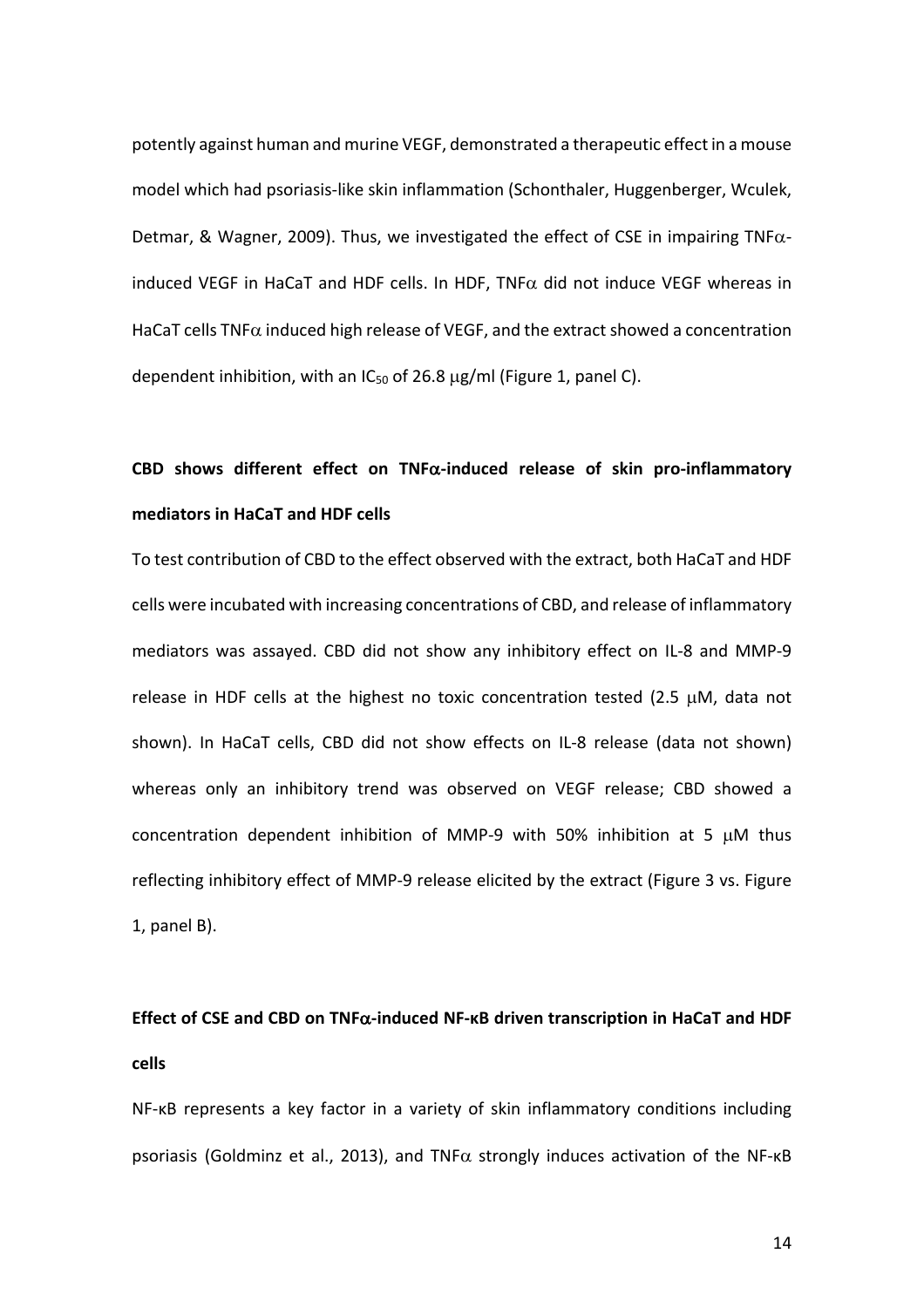pathway. Thus, we investigated if CSE and CBD might be able to counteract the NF-κB induced by TNF $\alpha$ . In HaCaT cells, CSE inhibited the NF- $\kappa$ B driven transcription in a concentration dependent way (Figure 4, panel A), with  $IC_{50}$  in the micromolar order (21.4 µg/ml). Since the extract contains significant amount of CBD, we assessed if the antiinflammatory effect of CSE could be due to the presence of this compound. Pure CBD was able to inhibit TNF $\alpha$ -induced NF- $\kappa$ B driven transcription in HaCaT cells in a concentration dependent fashion, with low  $IC_{50}$  (2.85  $\mu$ M) (Figure 4, panel B). Considering the occurrence of CBD in the extract (5%) and its efficacy in impairing the NF-κB driven transcription, it appears to highly contribute to the effect. CSE also inhibited the transcription in HDF cells with lower  $IC_{50}$  (12.3  $\mu$ g/ml); however, CBD failed to elicit such effect in HDF cells at 2.5  $\mu$ M, a concentration which is very close to the IC<sub>50</sub> obtained in HaCaT cells (Figure 4, panel C and D). Previous papers have reported the ability of CBD to impair the NF-kB pathway both *in vitro* and *in vivo* (Khaksar & Bigdeli, 2017) (Esposito et al., 2006), and the inhibition of the NF-kB by CBD infusion was found to ameliorate cerebral ischemia in rats (Khaksar & Bigdeli, 2017). However, this is the first evidence assessing the ability to impair the NF-kB pathway in human skin cells.

## **CSE and CBD show negligible protective effects in HaCaT cells exposed to UVB irradiation**

To provide insights into the possible protective role of CSE and CBD in keratinocytes, cells were exposed to UVB and treated for 1 hour with the extract or pure CBD; then, NF-κB nuclear translocation was measured by ELISA assay. Both CSE and CBD showed negligible protective effects on oxidative stress induced by UVB irradiation at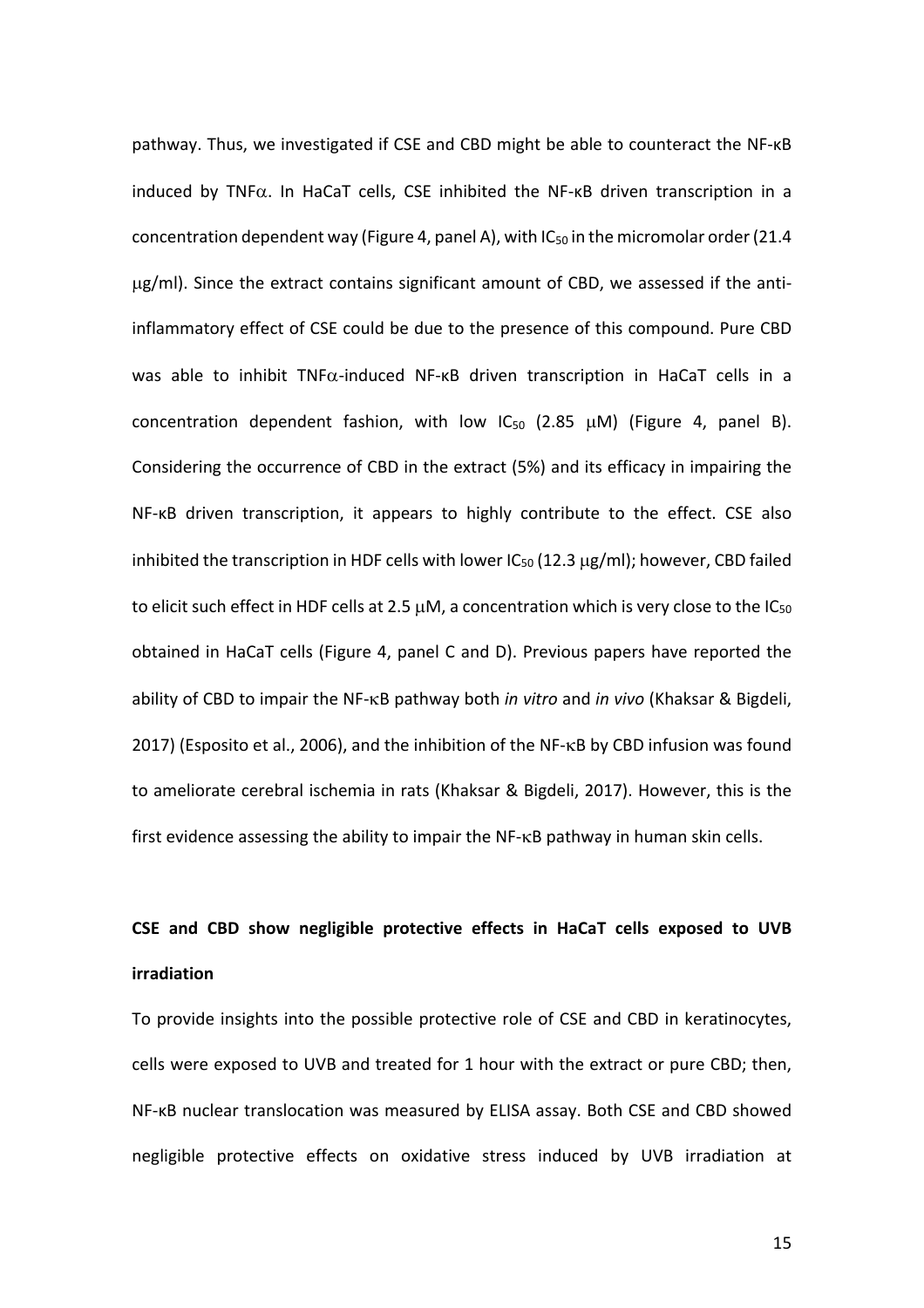concentrations 5-10 µg/ml or 0.5-1 µM, respectively (Figure S1, panel A). Moreover, CSE (25  $\mu$ g/ml) and CBD (4  $\mu$ M) were not able to counteract inhibition of Nrf-2 nuclear translocation induced by UVB (Figure S1, panel B). Collectively, our findings suggest that both *Cannabis* extract and CBD do not protect human keratinocytes by oxidative stress through modulation of the NF-kB or Nrf-2 pathways.

## **Effect of CSE and CBD on inflammatory or wound healing genes overexpressed by TNF** $\alpha$

Wound healing is a complex process occurring via three overlapping phases: inflammation, granulation and tissue remodeling. During skin injury inflammatory cells infiltrate the wound and release a multitude of cytokines and growth factors which promote the inflammatory process. In the granulation phase, fibroblasts are involved in the extracellular matrix (ECM) deposit whereas keratinocytes proliferate and migrate close to the wound. During the final tissue remodeling phase, ECM remodeling to resemble integrity of tissue occurs. Although both fibroblasts and keratinocytes are involved in skin inflammatory conditions and wound healing, the former is mostly involved in the ECM remodeling whereas the latter are the major contributors to the inflammatory processes.

Then, the ability of CSE (25 µg/mL) to reduce the mRNA levels of 84 genes involved in the inflammatory response (in HaCaT cells) or in wound healing (in HDF cells) was assessed. These experiments were performed using two different  $RT<sup>2</sup>$  Profiler PCR Array from Qiagen company as reported in Materials and Methods section. The corresponding concentration of CBD occurring in the extract (4  $\mu$ M), was also tested to verify the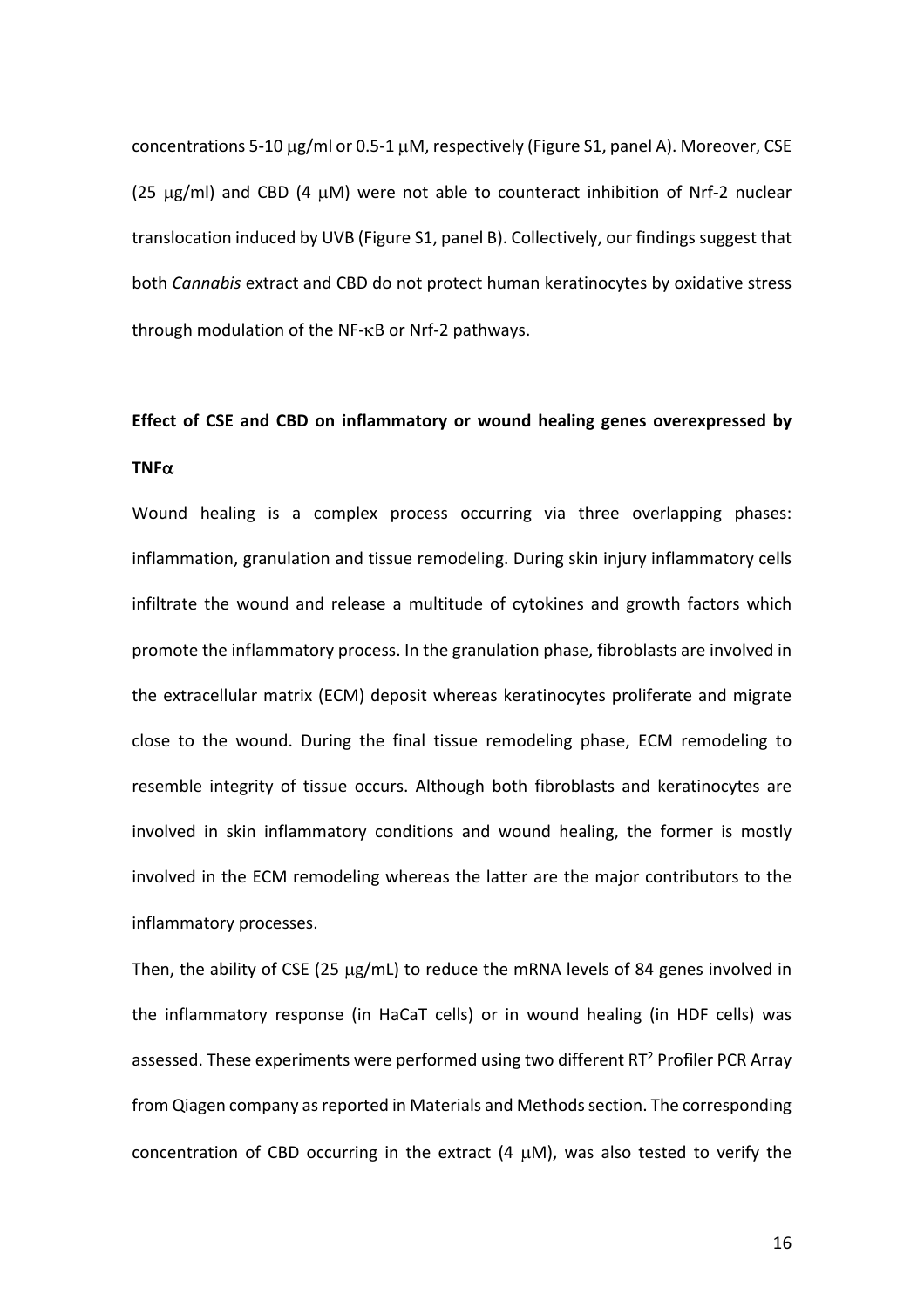contribution of the pure compound to the activity of the extract. HaCaT and HDF cells were treated for 6 hours with TNF $\alpha$  (10 ng/mL) and CSE (25  $\mu$ g/mL) or CBD (4  $\mu$ M). In HaCaT cells, following TNF $\alpha$  treatment, expression of 26 genes was more than fivefold higher; these genes included chemokines (ex. CXCL8 and CXCL10), interleukins (ex. IL17C and IL1B), TNF family members (like TNF and LTB), and other genes such as VEGFA (Figure 5, panel A). CSE decreased all the mRNA levels of the up-regulated genes whereas CBD was not able to fully explain the activity elicited by the extract since it was able to down-regulate 15 genes (Figure 5, panel B). Among the genes down-regulated we found IL-17C which is considered an interesting target for psoriasis (Johnston et al., 2013), and IL17C inhibitors may be useful to treat the disease.

According to the results obtained on IL-8 and VEGF release, CSE was also able to downregulate the corresponding genesin HaCaT cells whereas pure compound CBD was inactive; these results seem to suggest that compounds other than CBD may contribute to the inhibition of these pro-inflammatory mediators.

In human dermal fibroblasts, the stimulus TNF $\alpha$  up-regulated 16 genes involved in the wound healing, in particular the most up-regulated genes were extracellular matrix enzymes (ex. MMP1 and MMP9), cytokines (ex. CXCL11, CXCL2 and IL6), growth factors (such as TNF and CSF2) and signals transduction (like PTGS2) (Figure 6, panel A). As previously shown in HaCaT cells, CSE was able to counteract all the genes induced by TNF $\alpha$ . In this cell model, the contribution of CBD to the activity of the extract was evident on 11 genes, showing a more pronounced activity than in HaCaT cells; however, the effect of CSE was still higher than pure CBD, which failed to downregulate some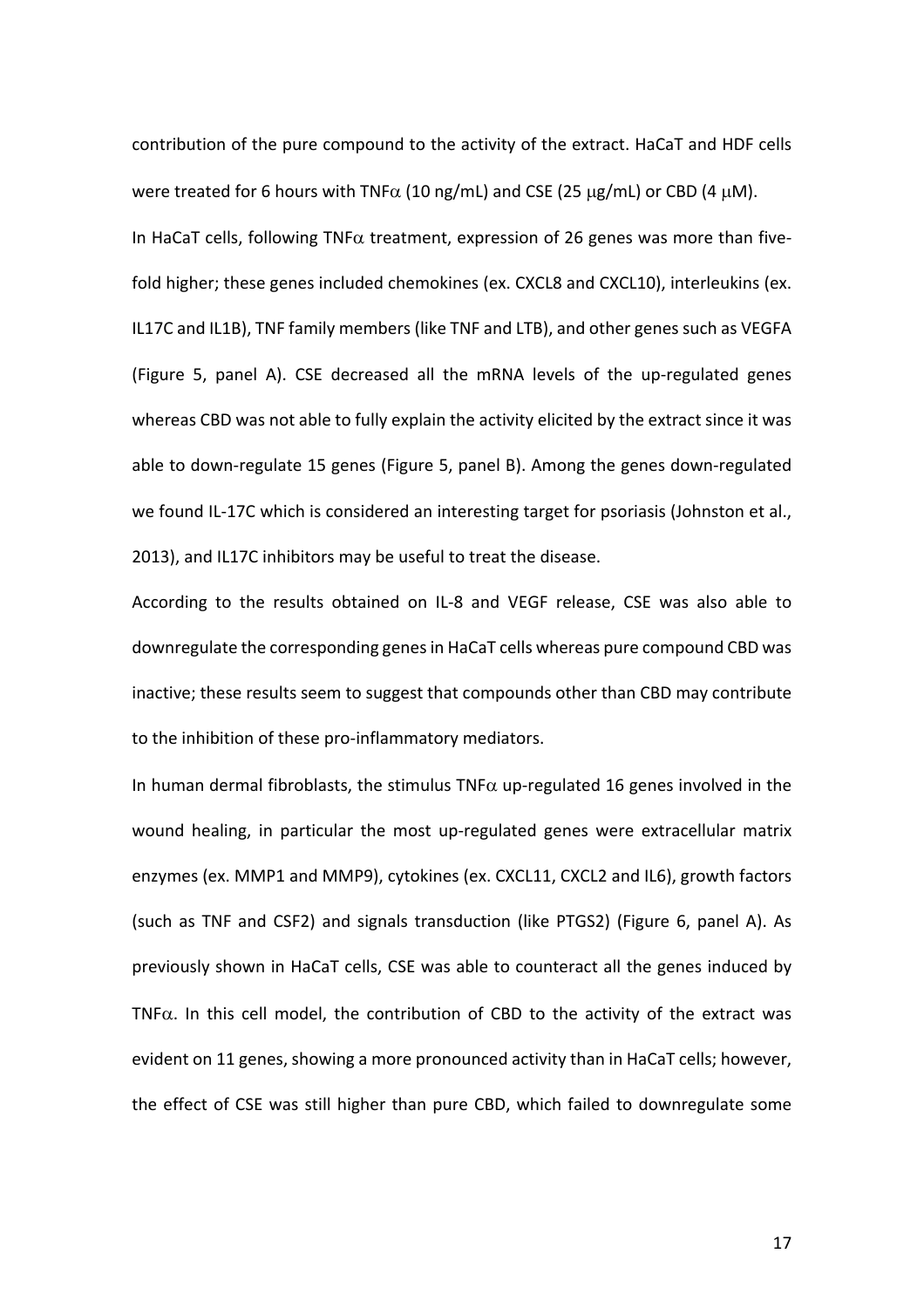genes playing pivotal roles in inflammation and matrix remodeling, including IL-6 and MMP-9 (Figure 6, panel B).

CBD shows anti-inflammatory activity in animal models including mouse challenged with Croton oil (Tubaro et al., 2010); moreover, transdermal application of CBD prevents inflammation and edema induced by carrageenan injection in a murine model of skin inflammation (Lodzki et al., 2003); however, the mechanism of action is still controversial. CB2 receptors are expressed by a variety of cells during the wound healing process, and CB2 agonist were found to decrease inflammatory response in a mouse model of wound healing promoting re-epithelization (Wang et al., 2016). This mechanism seems not to be mediated by CBD since previous studies demonstrated that CBD antagonizes CB1/CB2 receptors agonists, with effects on intracellular signaling highly independent of CB1 receptors (Laprairie, Bagher, Kelly, Dupre, & Denovan-Wright, 2014) (Thomas et al., 2007).

### **Conclusions**

This study demonstrates that CSE is able to inhibit the release of mediators of inflammation involved in wound healing and inflammatory processes occurring in the skin. The mode of action seems to involve impairment of the NF-kB pathway since the extract was able to inhibit the TNF $\alpha$ -induced NF- $\kappa$ B driven transcription both in HDF and HaCaT cells. This is also corroborated by the evidence that CSE inhibits the release of IL-8 and MMP-9 in both cell lines, and VEGF just in HaCaT cells, which are all mediators whose genes are dependent by NF-kB. The effect of CBD on the NF-kB pathway and MMP-9 release paralleled the effect of *Cannabis* extract thus making this cannabinoid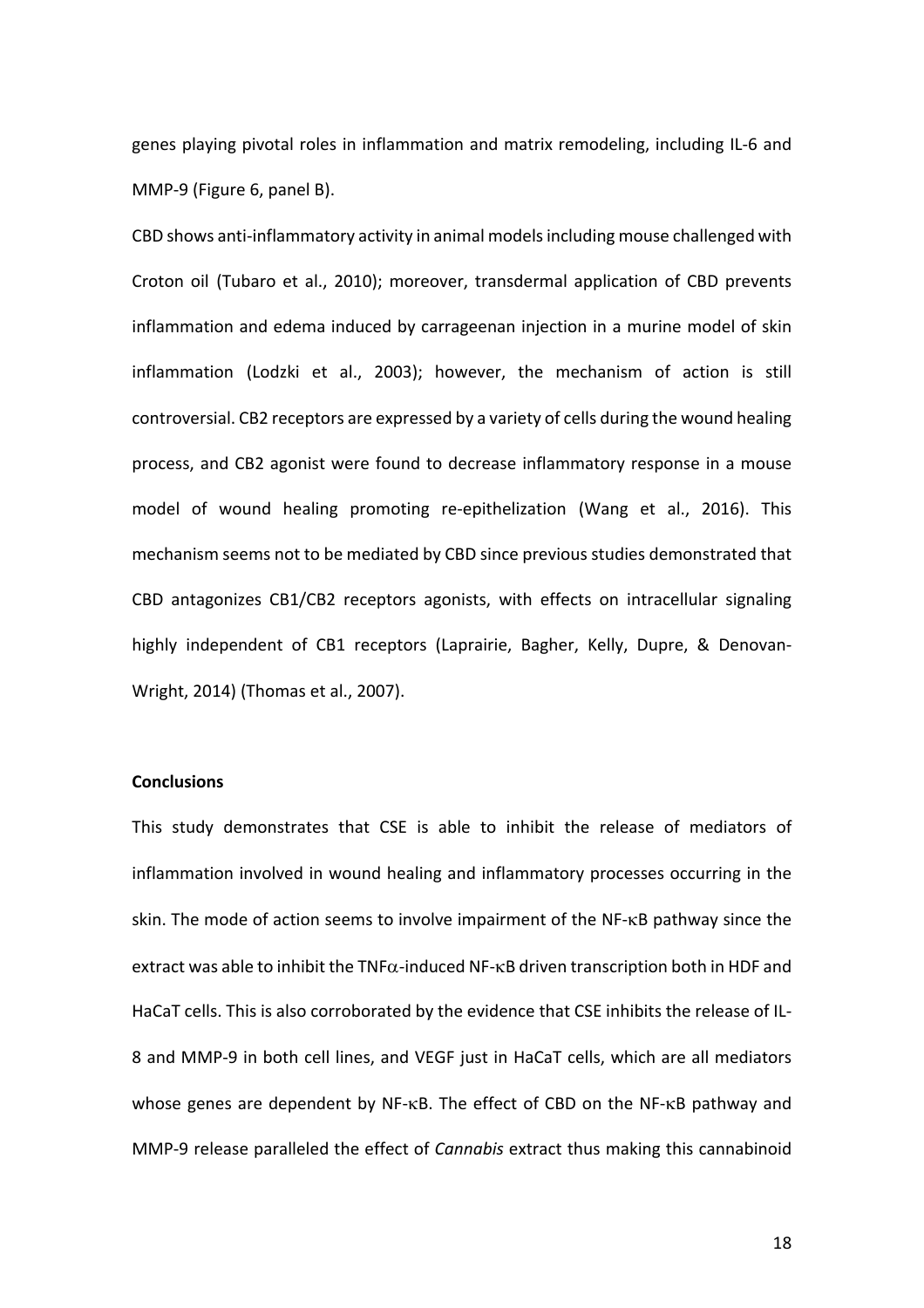the major contributor to the effect observed; however, the other effects elicited by the extracts, including down-regulation of genes involved in wound healing and skin inflammation, were not strictly associated to the presence of CBD, suggesting that other unknown compounds occurring in the extract may exert anti-inflammatory effects. Information collected through the arrays will help better address future investigations. Our findings provide new insights into the potential effect of *Cannabis* extracts against inflammation-based skin diseases.

#### **Acknowledgements**

The authors thank Professor Dr. Petra Boukamp and Dr. Norbert Fusenig from Deutsches Krebsforschungszentrum, Stiftung des öff entlichen Rechts (German Cancer Research Center), Im Neuenheimer Feld 280, D-69120 Heidelberg, Germany, for providing HaCaT cell line. This research was supported by grants from MIUR Progetto Eccellenza. Dr. B. Pacchetti is an employee of Linnea SA, Riazzino, CH, a Pharmaceutical Company that produces and commercializes *Cannabis* extracts. Linnea partially funded the research; however, this paper does not necessarily reflect the Company's views of its future policy on this area.

#### **Figure legends**

**Figure 1.** Effect of CSE on TNFα-induced IL-8 (A), MMP-9 (B) and VEGF (C) release in HaCaT cells. The cells were treated with the stimulus (TNF $\alpha$  10 ng/mL) and the extract for 6 hours (IL-8 secretion) or 24 hours (MMP-9 and VEGF secretion). The release of these pro-inflammatory mediators was assessed through an ELISA assay. Data are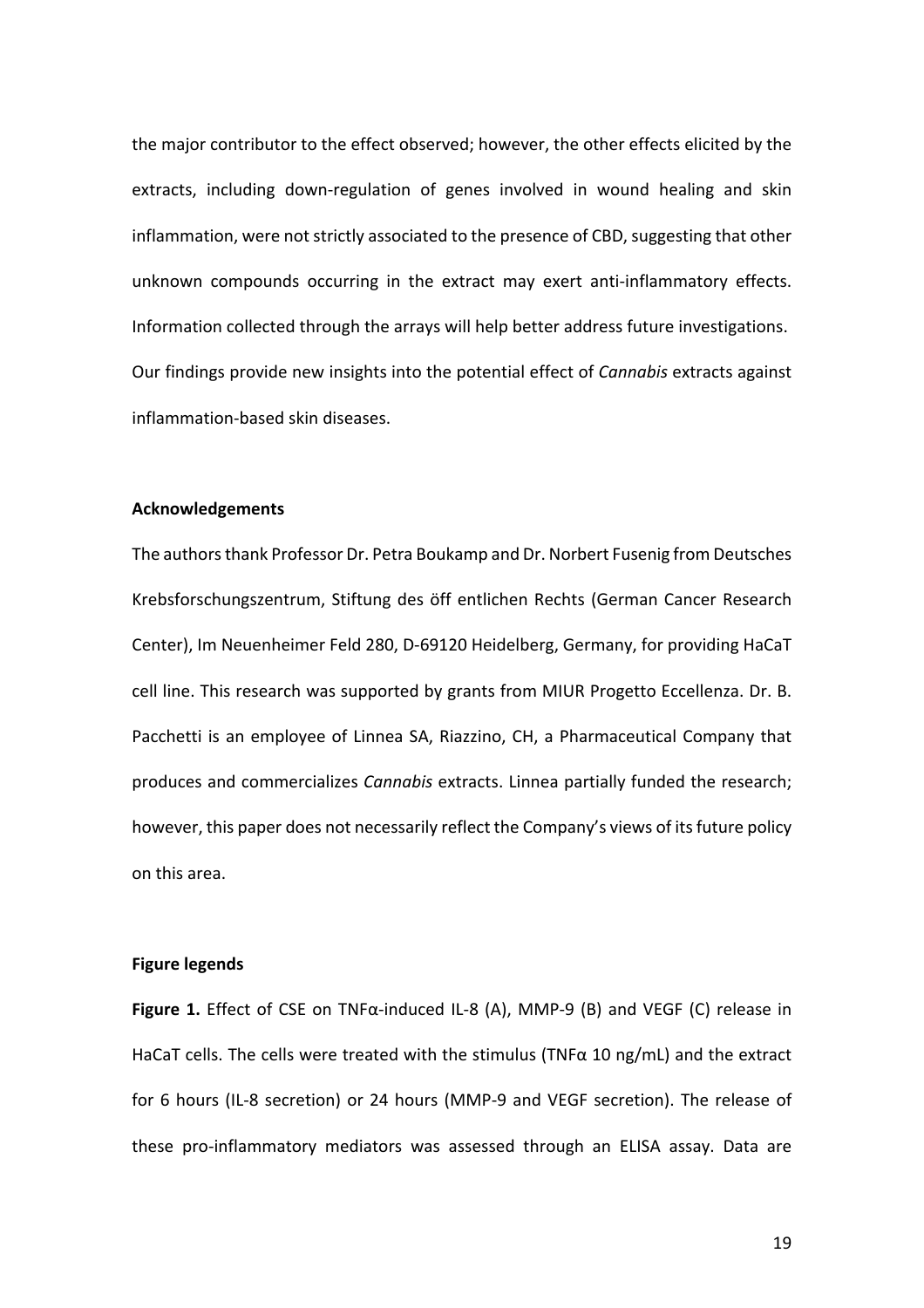expressed in percentage, relative to the stimulated control, which is arbitrarily assigned to the value of 100%.  $*p < 0.05$   $**p < 0.01$ ,  $***p < 0.001$  versus TNFα.

**Figure 2.** Effect of CSE on TNFα-induced IL-8 (A), MMP-9 (B) and VEGF (C) release in HDF cells. The cells were treated with the stimulus (TNF $\alpha$  10 ng/mL) and the extract for 6 hours (IL-8 secretion) or 24 hours (MMP-9 secretion). The release of these proinflammatory mediators was assessed through an ELISA assay. Data are expressed in percentage, relative to the stimulated control, which is arbitrarily assigned to the value of 100%. \*\*\*p < 0.001 versus TNFα.

**Figure 3.** Effect of CBD on TNFα-induced MMP-9 release in HaCaT cells. The cells were treated with the stimulus (TNF $\alpha$  10 ng/mL) and the pure compound for 24 hours. MMP-9 release was assessed through an ELISA assay. Data are expressed in percentage, relative to the stimulated control, which is arbitrarily assigned to the value of 100%. \*p  $< 0.05$  \*\*p  $< 0.01$ , \*\*\*p  $< 0.001$  versus TNFa.

**Figure 4.** Effect of CSE and CBD on TNFα-induced NF-κB driven transcription in HaCaT (A-B) and HDF (C-D) cells. The cells were treated with the stimulus (TNF $\alpha$  10 ng/mL) and the extract or pure compound for 6 hours. NF-κB driven transcription was assessed through luciferase method. Data are expressed in percentage, relative to the stimulated control, which is arbitrarily assigned to the value of 100%.  $np < 0.05$  \*\*p < 0.01, \*\*\*p < 0.001 versus TNFα.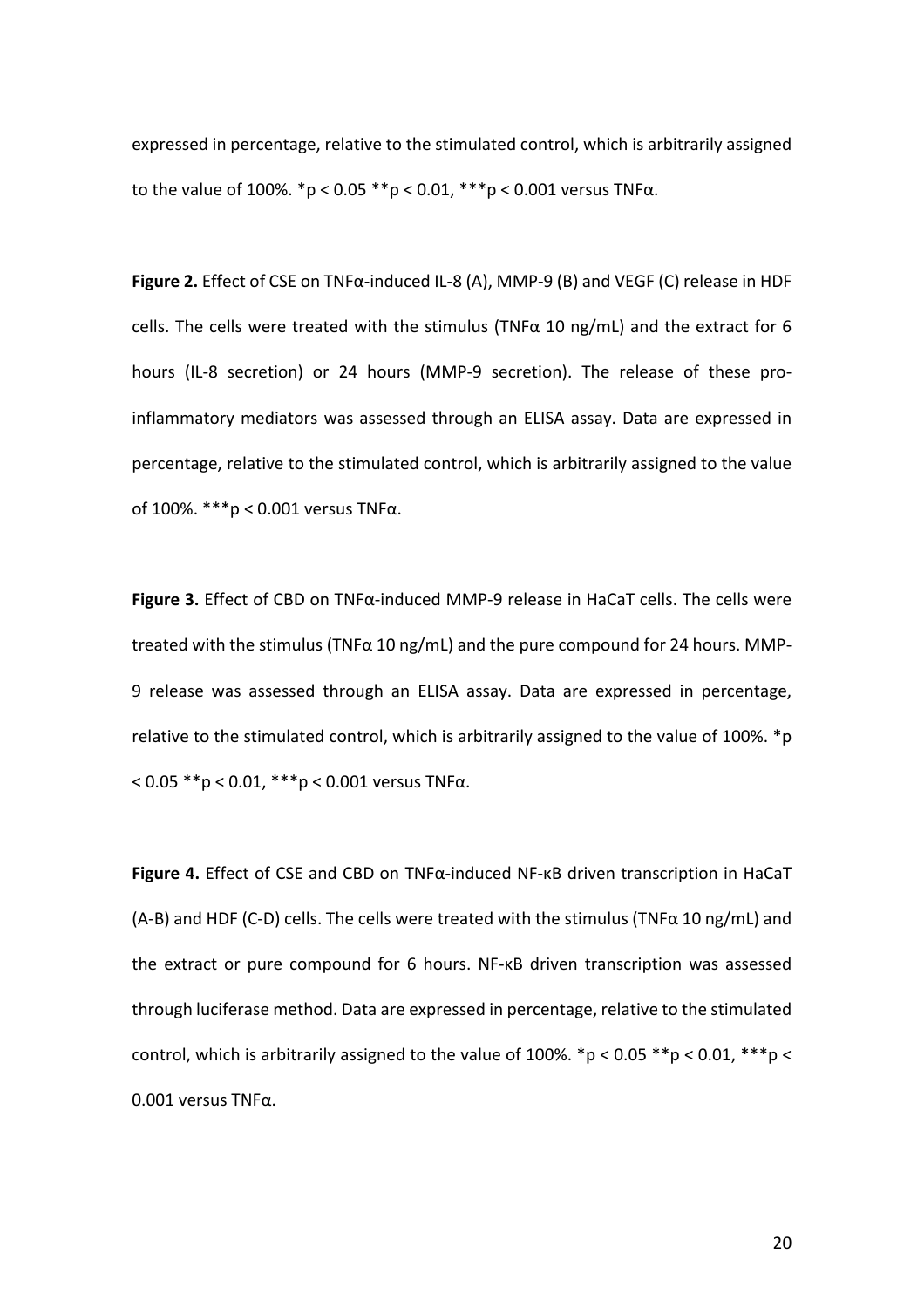**Figure 5.** Effect of CSE and CBD on TNFα-induced gene expression of 84 genes involved in the inflammatory process, in HaCaT cells. The cells were treated with the stimulus (TNF $\alpha$  10 ng/mL) and the extract (25 µg/mL) or pure compound (4 µM) for 6 hours. The mRNA levels were evaluated through real time PCR using an  $RT^2$  Profiler PCR Array from Qiagen company.

**Figure 6.** Effect of CSE and CBD on TNFα-induced gene expression of 84 genes involved in the wound healing process, in HDF cells. The cells were treated with the stimulus (TNF $\alpha$  10 ng/mL) and the extract (25 µg/mL) or pure compound (4 µM) for 6 hours. The mRNA levels were evaluated through real time PCR using an  $RT<sup>2</sup>$  Profiler PCR Array from Qiagen company.

#### **References**

- Baroni, A., Buommino, E., De Gregorio, V., Ruocco, E., Ruocco, V., & Wolf, R. (2012). Structure and function of the epidermis related to barrier properties. *Clin Dermatol, 30*(3), 257-262. doi:10.1016/j.clindermatol.2011.08.007
- Borrelli, F., Fasolino, I., Romano, B., Capasso, R., Maiello, F., Coppola, D., . . . Izzo, A. A. (2013). Beneficial effect of the non-psychotropic plant cannabinoid cannabigerol on experimental inflammatory bowel disease. *Biochem Pharmacol, 85*(9), 1306- 1316. doi:10.1016/j.bcp.2013.01.017
- Boukamp, P., Petrussevska, R. T., Breitkreutz, D., Hornung, J., Markham, A., & Fusenig, N. E. (1988). Normal keratinization in a spontaneously immortalized aneuploid human keratinocyte cell line. *J Cell Biol, 106*(3), 761-771.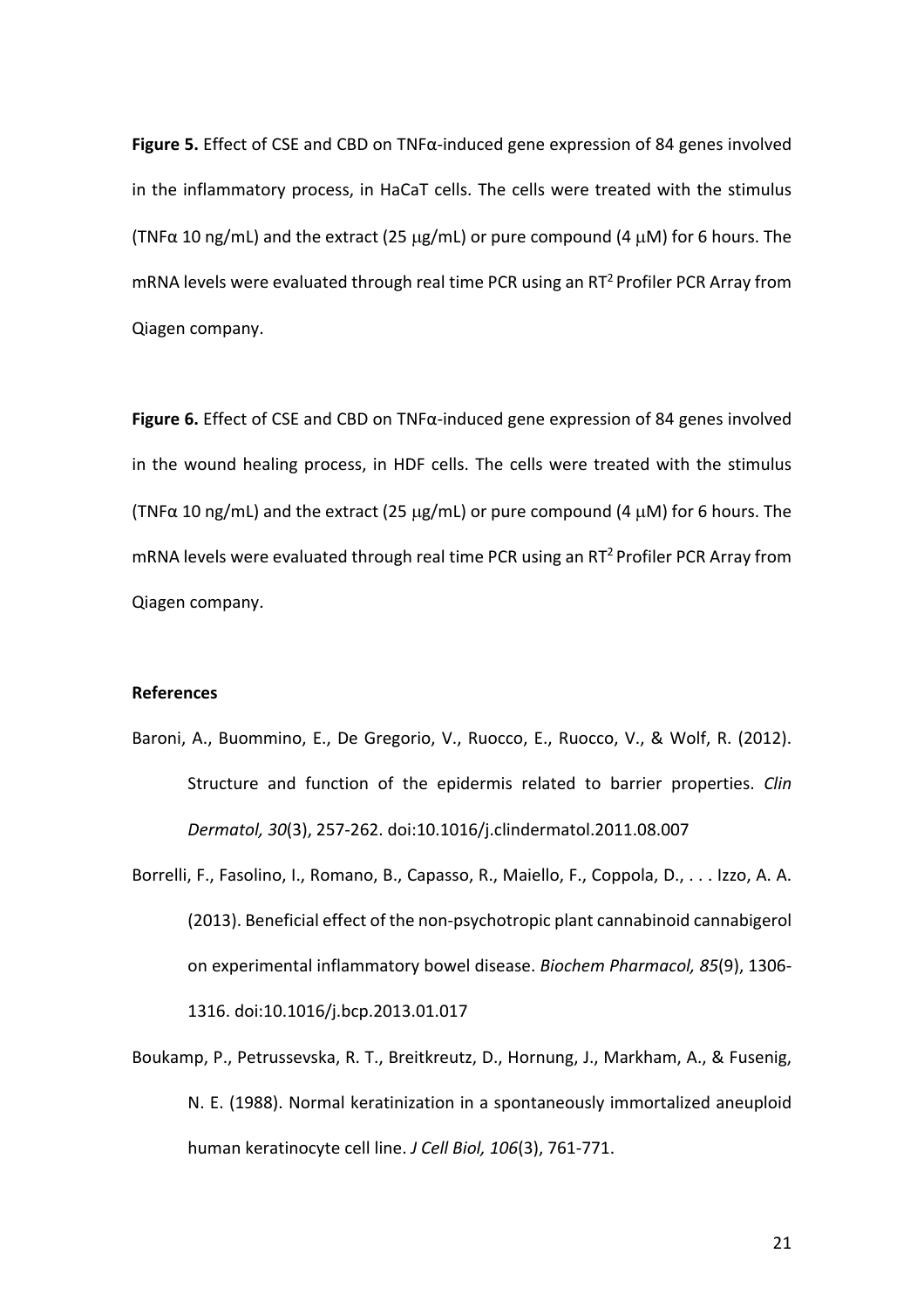Burstein, S. (2015). Cannabidiol (CBD) and its analogs: a review of their effects on inflammation. *Bioorg Med Chem, 23*(7), 1377-1385. doi:10.1016/j.bmc.2015.01.059

Colombo, I., Sangiovanni, E., Maggio, R., Mattozzi, C., Zava, S., Corbett, Y., . . . Dell'Agli, M. (2017). HaCaT Cells as a Reliable In Vitro Differentiation Model to Dissect the Inflammatory/Repair Response of Human Keratinocytes. *Mediators Inflamm, 2017*, 7435621. doi:10.1155/2017/7435621

- Denizot, F., & Lang, R. (1986). Rapid colorimetric assay for cell growth and survival. Modifications to the tetrazolium dye procedure giving improved sensitivity and reliability. *J Immunol Methods, 89*(2), 271-277.
- Esposito, G., De Filippis, D., Maiuri, M. C., De Stefano, D., Carnuccio, R., & Iuvone, T. (2006). Cannabidiol inhibits inducible nitric oxide synthase protein expression and nitric oxide production in beta-amyloid stimulated PC12 neurons through p38 MAP kinase and NF-kappaB involvement. *Neurosci Lett, 399*(1-2), 91-95. doi:10.1016/j.neulet.2006.01.047
- Fumagalli, M., Sangiovanni, E., Vrhovsek, U., Piazza, S., Colombo, E., Gasperotti, M., . . . Dell'Agli, M. (2016). Strawberry tannins inhibit IL-8 secretion in a cell model of gastric inflammation. *Pharmacol Res, 111*, 703-712. doi:10.1016/j.phrs.2016.07.028
- Gjersvik, P. (2018). Biologics: targeting systemic inflammation in psoriasis. *Br J Dermatol, 179*(2), 247-248. doi:10.1111/bjd.16775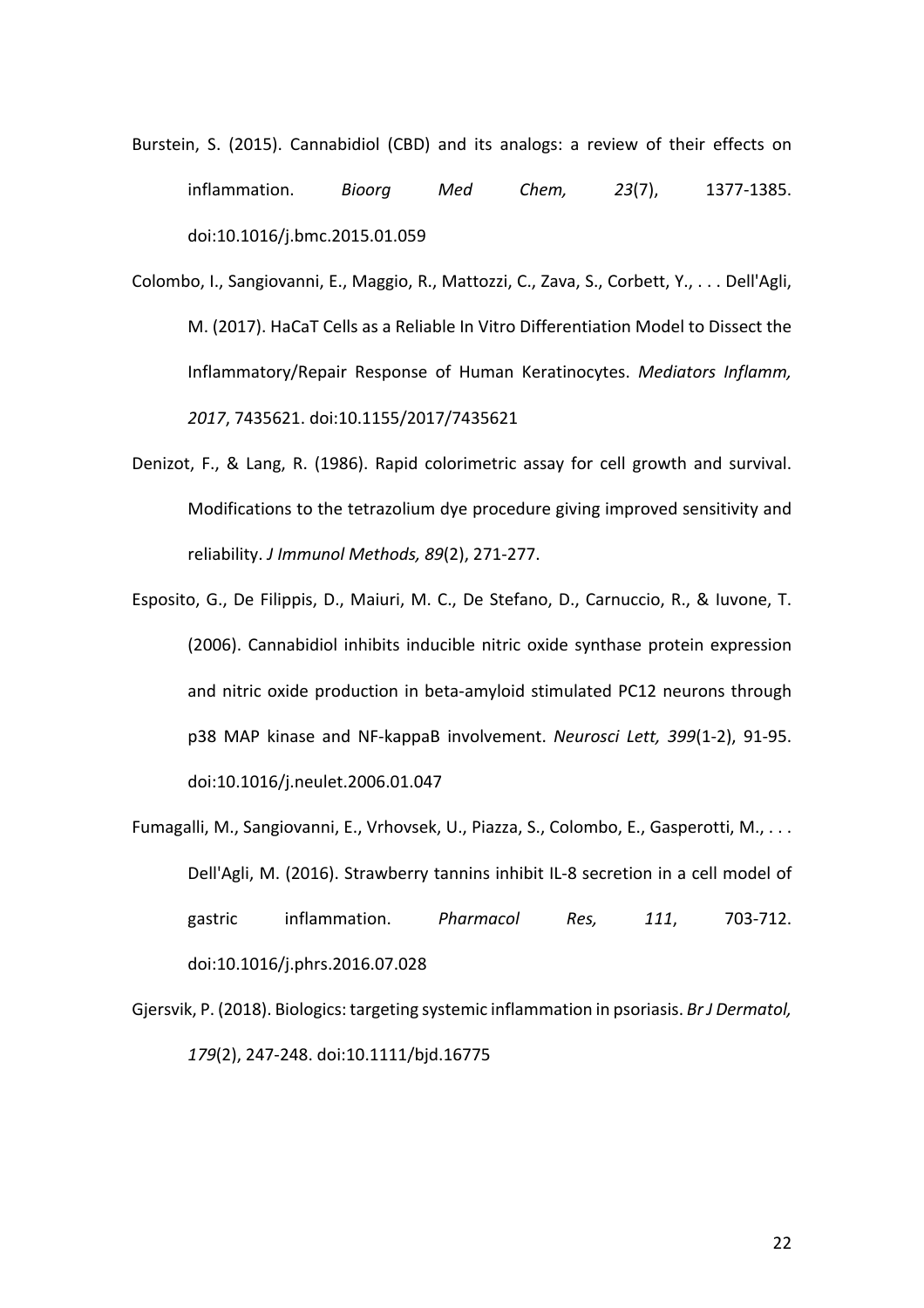- Goldminz, A. M., Au, S. C., Kim, N., Gottlieb, A. B., & Lizzul, P. F. (2013). NF-kappaB: an essential transcription factor in psoriasis. *J Dermatol Sci, 69*(2), 89-94. doi:10.1016/j.jdermsci.2012.11.002
- Hanel, K. H., Cornelissen, C., Luscher, B., & Baron, J. M. (2013). Cytokines and the skin barrier. *Int J Mol Sci, 14*(4), 6720-6745. doi:10.3390/ijms14046720
- Izzo, A. A., Borrelli, F., Capasso, R., Di Marzo, V., & Mechoulam, R. (2009). Nonpsychotropic plant cannabinoids: new therapeutic opportunities from an ancient herb. *Trends Pharmacol Sci, 30*(10), 515-527. doi:10.1016/j.tips.2009.07.006
- Izzo, A. A., Capasso, R., Aviello, G., Borrelli, F., Romano, B., Piscitelli, F., . . . Di Marzo, V. (2012). Inhibitory effect of cannabichromene, a major non-psychotropic cannabinoid extracted from Cannabis sativa, on inflammation-induced hypermotility in mice. *Br J Pharmacol, 166*(4), 1444-1460. doi:10.1111/j.1476- 5381.2012.01879.x
- Johnston, A., Fritz, Y., Dawes, S. M., Diaconu, D., Al-Attar, P. M., Guzman, A. M., ... Ward, N. L. (2013). Keratinocyte overexpression of IL-17C promotes psoriasiform skin inflammation. *J Immunol, 190*(5), 2252-2262. doi:10.4049/jimmunol.1201505
- Khaksar, S., & Bigdeli, M. R. (2017). Intra-cerebral cannabidiol infusion-induced neuroprotection is partly associated with the TNF-alpha/TNFR1/NF-small ka, CyrillicB pathway in transient focal cerebral ischaemia. *Brain Inj, 31*(13-14), 1932- 1943. doi:10.1080/02699052.2017.1358397
- Kogan, N. M., & Mechoulam, R. (2007). Cannabinoids in health and disease. *Dialogues Clin Neurosci, 9*(4), 413-430.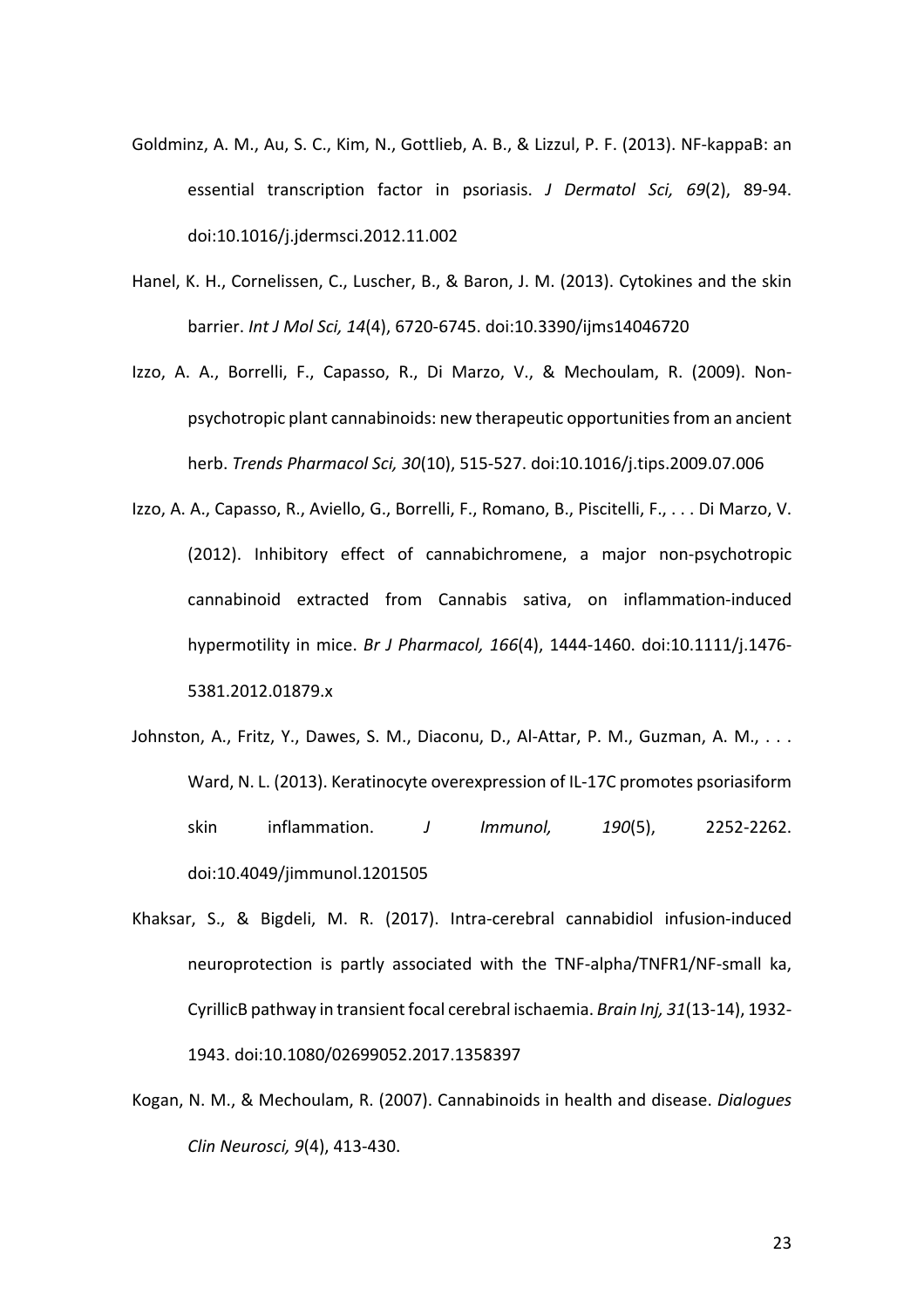- Laprairie, R. B., Bagher, A. M., Kelly, M. E., Dupre, D. J., & Denovan-Wright, E. M. (2014). Type 1 cannabinoid receptor ligands display functional selectivity in a cell culture model of striatal medium spiny projection neurons. *J Biol Chem, 289*(36), 24845- 24862. doi:10.1074/jbc.M114.557025
- Lodzki, M., Godin, B., Rakou, L., Mechoulam, R., Gallily, R., & Touitou, E. (2003). Cannabidiol-transdermal delivery and anti-inflammatory effect in a murine model. *J Control Release, 93*(3), 377-387.
- Marina, M. E., Roman, II, Constantin, A. M., Mihu, C. M., & Tataru, A. D. (2015). VEGF involvement in psoriasis. *Clujul Med, 88*(3), 247-252. doi:10.15386/cjmed-494
- Mechoulam, R., & Hanus, L. (2002). Cannabidiol: an overview of some chemical and pharmacological aspects. Part I: chemical aspects. *Chem Phys Lipids, 121*(1-2), 35-43.
- Mechoulam, R., Parker, L. A., & Gallily, R. (2002). Cannabidiol: an overview of some pharmacological aspects. *J Clin Pharmacol, 42*(S1), 11S-19S.
- Mechoulam, R., Peters, M., Murillo-Rodriguez, E., & Hanus, L. O. (2007). Cannabidiol- recent advances. *Chem Biodivers, 4*(8), 1678-1692. doi:10.1002/cbdv.200790147
- Micali, G., Lacarrubba, F., Musumeci, M. L., Massimino, D., & Nasca, M. R. (2010). Cutaneous vascular patterns in psoriasis. *Int J Dermatol, 49*(3), 249-256. doi:10.1111/j.1365-4632.2009.04287.x
- Pagano, E., Capasso, R., Piscitelli, F., Romano, B., Parisi, O. A., Finizio, S., . . . Borrelli, F. (2016). An Orally Active Cannabis Extract with High Content in Cannabidiol attenuates Chemically-induced Intestinal Inflammation and Hypermotility in the Mouse. *Front Pharmacol, 7*, 341. doi:10.3389/fphar.2016.00341